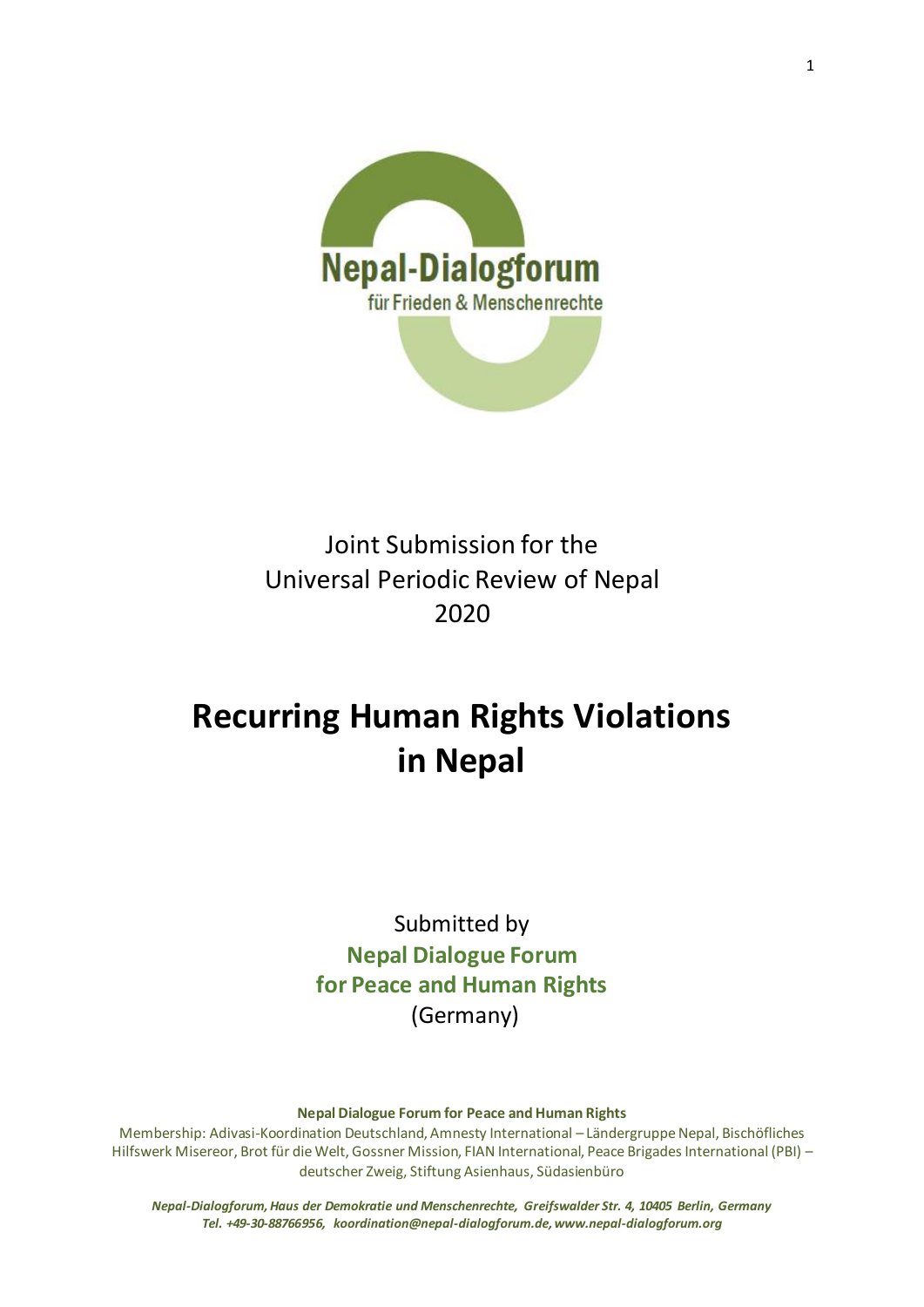### **A. Information on the Jointly Submitting Organisations**

1. The following information is jointly submitted by member organisations of the German NGO network *Nepal Dialogforum für Frieden und Menschenrechte* (Nepal Dialogue Forum for Peace and Human Rights). The forum was founded in 2008 and is a network of major NGOs which are either based in Germany or have a German branch and who have come together to jointly support human rights, peacebuilding/conflict transformation and sustainable development in Nepal. Member organisations of Nepal Dialogue Forum have worked in close cooperation with local partner organisations for decades, and/or have conducted research and advocacy on social, human rights and peace issues in Nepal for many years. Nepal Dialogue Forum focusses its work on issues of civil, political, economic, social and cultural human rights, transitional justice, impunity, social inclusion/marginalisation, violence against women and girls, and the promotion of an enabling space for civil society in Nepal. **Nepal Dialogue Forum is a coalition of the following 9 German civil society organisations (CSOs):** 

Adivasi-Koordination Deutschland, Amnesty International – Ländergruppe Nepal, Bischöfliches Hilfswerk Misereor, Brot für die Welt, Gossner Mission, Food Information Action Network International (FIAN International), Peace Brigades International (PBI) – deutscher Zweig, Stiftung Asienhaus, Südasienbüro.<sup>1</sup>

## **B. The State of Human Rights Violations in Nepal, especially against Women**

- 2. In the course of Nepal's last examination under the UPR in 2015 (second cycle), the country received 32 recommendations directly regarding the rights of women and gender equality.<sup>2</sup> Nepal accepted 31 of these recommendations (recommendations 121.17-19, 121.23, 122.6- 14, 122.18, 122.23, 122.32, 122.34, 122.45, 122.46, 122.57-59, 122.71, 122.75-78, 122.81, 122.90, 122.95, 122.115 made by a variety of countries were accepted by Nepal) $^3$ , and noted the remaining recommendation (recommendation 123.24)<sup>4</sup>.
- 3. While the government of Nepal stated that most of these recommendations were already in the process of implementation at the time of the second cycle UPR (2015), in practice violence and human rights violations against women and girls continues unabated to this day, and gender-based violence is currently the most frequent form of violence in Nepal.<sup>5</sup> In many cases, violence and other human rights violations against women and girls remain underreported, underrecognised and unpunished, and there is wide-ranging impunity for the perpetrators of such crimes. This is the case in the areas of the crimes committed during the armed conflict (1996-2006), the right to food and access to natural resources, everyday violence against women and girls, continuing harmful practices, and the situation of women human rights defenders. The situation is exacerbated by the pressure on the space for civil society organisations. This areas of concern are outlined here.

### **Nepal Dialogue Forum for Peace and Human Rights**

Membership: Adivasi-Koordination Deutschland, Amnesty International – Ländergruppe Nepal, Bischöfliches Hilfswerk Misereor, Brot für die Welt, Gossner Mission, FIAN International, Peace Brigades International (PBI) – deutscher Zweig, Stiftung Asienhaus, Südasienbüro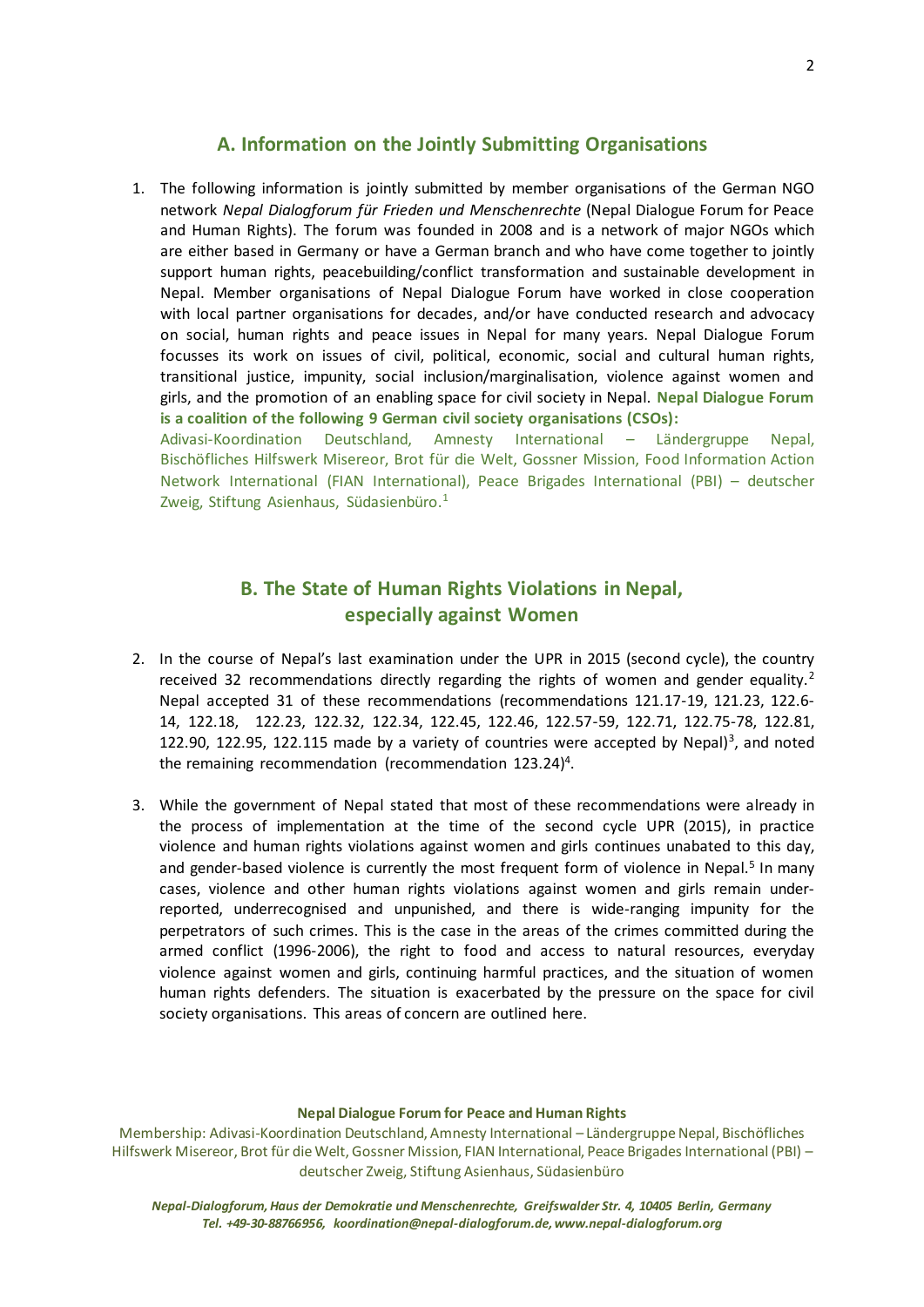# **B.1. Violations of the Human Rights of Women Survivors of Sexualized Violence during the Armed Conflict in Nepal (1996-2006) in the Transitional Justice Process in Nepal**

- 4. Despite frequent and persistent recommendations made by international and Nepalese civil society, OHCHR and other international bodies as well a number of states in the second UPR cycle (2015), the 2014 Enforced Disappearances Enquiry, Truth and Reconciliation Act, which governs the work of the Truth and Reconciliation Commission (TRC) and the Commission on the Investigation on Enforced Disappeared Persons (CIEDP) has not been brought into line with international standards. The government of Nepal has also not yet acted on a ruling by Nepal's Supreme Court made on 26 Feb 2015 on the necessity of amending the Act. The Act therefore continues to include the possibility that the Commissions recommend amnesties for serious human rights violations such as torture, enforced disappearances and crimes against humanity, and also includes the possibility for mediation without consent of the victims.
- 5. The TRC has so far only commenced the investigation of very few of the over 60.000 cases which were reported to its panels. TRC panels have lacked sufficient resources, experience and expertise. The process of their work has lacked transparency, and potential victims, survivors and witnesses have not felt clearly informed on issues of confidentiality and witness protection.
- 6. Victims of the armed conflict have repeatedly highlighted their concern about the severe lack of transparency regarding the decisions and recommendations made by the TRC and the CIEDP and of the transitional justice (TJ) process as a whole. Victims of the armed conflict and civil society organisations have not been meaningfully included in the design and implementation of the TJ process. Victims groups continue to demand consultation programmes on the national and district levels as a platform for their concerns, and the creation of an environment for victims for public hearing. In addition, victims and their organisations demand an inclusion of experts in the commissions. <sup>6</sup> Victims have also stressed the importance of including victims of sexualised violence in the TJ process<sup>7</sup> and of guarantees of non-recurrence.<sup>8</sup>
- 7. Women and girls who experienced sexualized violence, such as sexual exploitation, sexualized torture and rape during the armed conflict (1996-2006) are particularly affected by the lack of a transparent, participatory and effective transitional justice process in Nepal. The Truth and Reconciliation Commission (TRC) has only received 300 complaints of sexualized violence against women during the armed conflict. $9$  This figure is so low compared to the 63.000 cases that were filed with the TRC, suggesting that many cases of this nature have gone unreported.
- 8. It is problematic for many women that reporting sexualised violence touches on social taboos and women are afraid of being judged and excluded by their communities and families for reporting their experiences. In addition, when women have come forward, their complaints have often not been taken seriously, they faced insensitive questioning which did not take their situation into account and women have had to testify on their experiences of rape and

### **Nepal Dialogue Forum for Peace and Human Rights**

Membership: Adivasi-Koordination Deutschland, Amnesty International – Ländergruppe Nepal, Bischöfliches Hilfswerk Misereor, Brot für die Welt, Gossner Mission, FIAN International, Peace Brigades International (PBI) – deutscher Zweig, Stiftung Asienhaus, Südasienbüro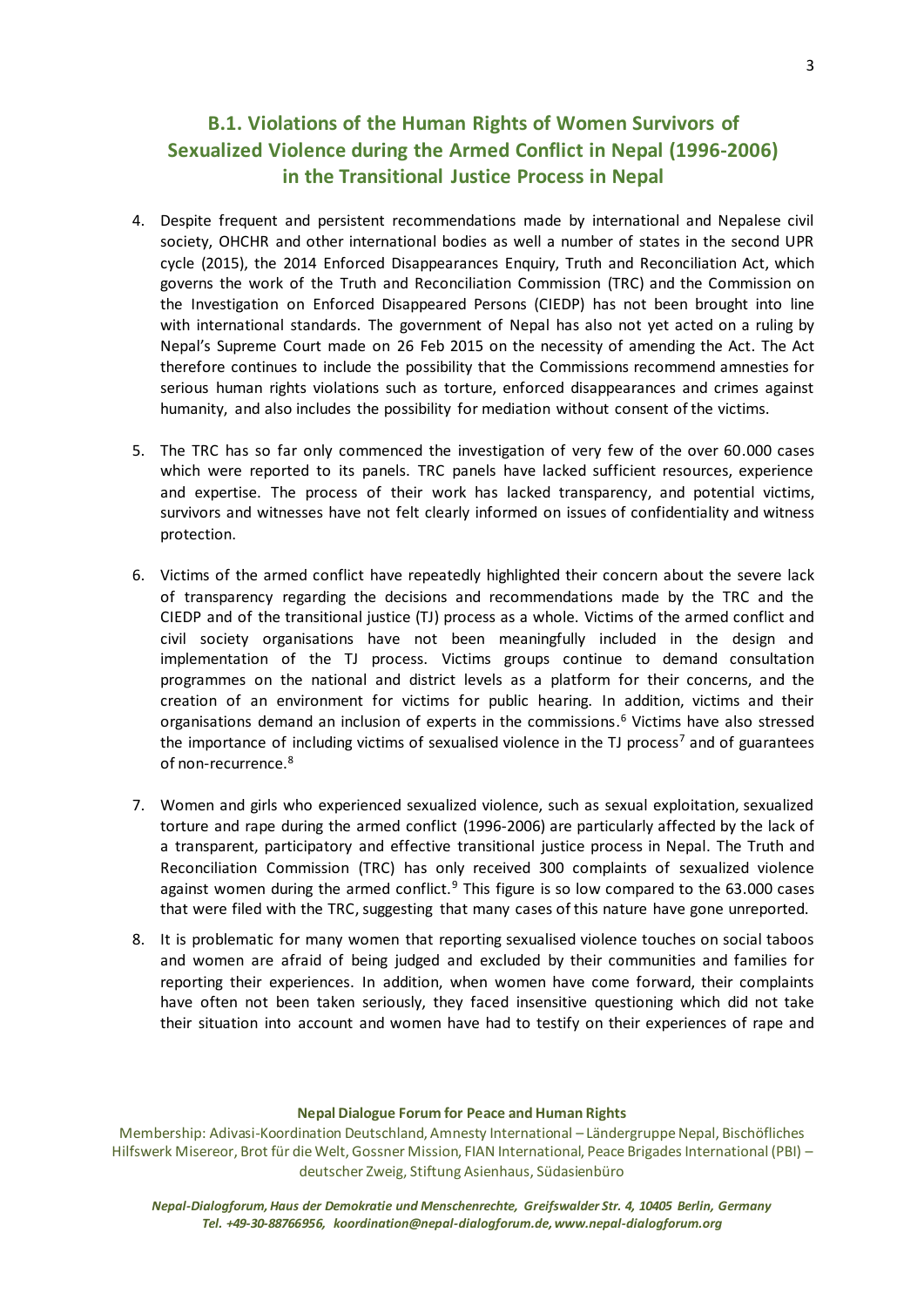other forms of sexualised violence during the armed conflict in front of purely male panels. Many women further shy away from reporting such crimes and serious violations of human rights for fear of repercussions from alleged perpetrators as confidentiality is not certain. Women also feel hindered from reporting sexualised violence due to the requirement that a first report must be filed at the closest police station to where the incident of sexualised violence occurred.

- 9. Women survivors of sexualised violence during the armed conflict have not had sufficient access to government relief and compensation programmes since these programmes have been limited to the relatives of those who were victims of forced disappearances or killings in the armed conflict and to those severely injured. Women who were victims of rape were not able to claim compensation or reparations from the interim relief programme introduced by the government. Consequently, many women survivors' experiences have not been recognised and they have also not received, for instance, health support for lasting medical problems resulting from their rape.<sup>10</sup>
- 10. The statute of limitations for rape has been improved from 35 days at the time of the second UPR cycle (2015) to one year in the 2017 Criminal Code. While this period is too short for many victims of rape, this statute of limitations presents an impossible hurdle for women who were raped during the armed conflict.
- 11. These factors result in a severe lack of inclusion of the experiences and voices of women survivors of sexualised violence during the armed conflict, a lack of justice, and continuing impunity for perpetrators regarding women's and girls' experiences of sexualised violence. There have not been sufficient actions taken by the government of Nepal to address the issues of impunity for cases of sexualised violence.

### **Recommendations on Human Rights Violations Committed during the Armed Conflict (1996-2006) and on Transitional Justice and Impunity**

- **12. Amend the Enforced Disappearances Enquiry, Truth and Reconciliation Act of 2014 and bring it into line with the Supreme Court ruling of 26 February 2015, international human rights standards and Nepal's obligations under international laws.<sup>11</sup> Ensure that any amendments to the 2014 Enforced Disappearances Enquiry, Truth and Reconciliation Act include effective measures to enable the reporting and investigation of cases of sexualized violence and other forms of gender-based violence, including as a war crime and a crime against humanity, and prohibit amnesties for these crimes.**
- **13. Significantly improve the transparency of the Transitional Justice mechanisms' work, including a transparent and participatory manner of appointing Commissioners to the TRC and the CIEDP, and ensure that victims of crimes committed during the armed conflict are fully included in the design and implementation of the process of dealing with the past.**
- **14. Remove the statute of limitations for filing cases of rape perpetrated during the armed conflict, ensure that women survivors of sexualized violence during the armed conflict can**

### **Nepal Dialogue Forum for Peace and Human Rights**

Membership: Adivasi-Koordination Deutschland, Amnesty International – Ländergruppe Nepal, Bischöfliches Hilfswerk Misereor, Brot für die Welt, Gossner Mission, FIAN International, Peace Brigades International (PBI) – deutscher Zweig, Stiftung Asienhaus, Südasienbüro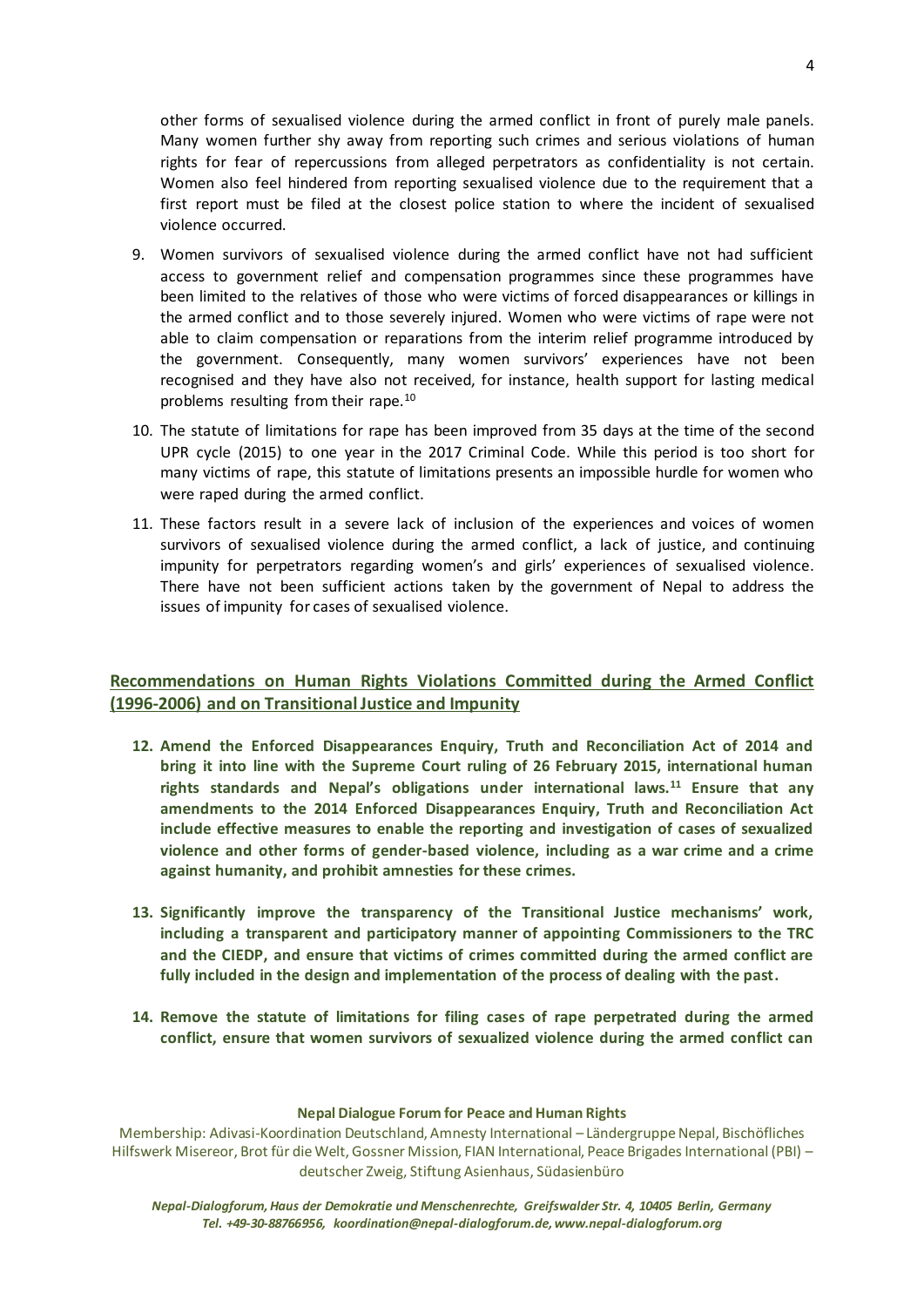**access the Transitional Justice mechanism, that their cases are dealt with in a gender sensitive way which guarantees their safety from reprisals by alleged perpetrators, that their cases are diligently investigated and the perpetrators brought to justice.**

- **15. Include survivors of sexualized violence during the armed conflict and their families in the TJ process and in any government schemes for relief, reparations, rehabilitation and compensation for victims of the armed conflict (1996-2006). Take special measures to offer medical help and access to health care to women whose health is affected due to their experiences of rape and other forms of sexualised violence in the armed conflict.**
- **16. Ensure that the Truth and Reconciliation Commission (TRC) and the Commission on the Investigation on Enforced Disappeared Persons (CIEDP) and its commissioners and staff work independently and impartially, and provide the commissions with sufficient resources to ensure an effective functioning of the Commissions and their effective and positive contribution to the peace process and to dealing with the past in Nepal.**
- **17. Proactively implement UN Security Council Resolutions 1325, 1820 and 2467 in the transitional justice process, the peace process and conflict transformation activities in Nepal.**
- 18. **Implement the recommendations made to Nepal, especially in the first (2011) and second (2015) cycles of the UPR, as well as those made by the Committee on the Elimination of Discrimination against Women (CEDAW) in its Concluding Observations on the sixth periodic report of Nepal (CEDAW/C/NPL/CO/6) in 2018, as well as the recommendations made by the Special Rapporteur on Violence against Women, its Causes and Consequences, Dubravka Simonovic, after her visit to Nepal (A/HRC/31/9) in 2019.**
- **19. Sign and ratify the UN Convention for the Protection of All Persons from Enforced or Involuntary Disappearances. 12**
- **20. Ratify the Rome Statute of the International Criminal Court<sup>13</sup> .**
- **21. Ratify the Optional Protocol to the Convention against Torture (OP-CAT) and bring national legislation on torture in line with international law. 14**

# **B.2. Violations of Human Rights of Women Regarding the Right to Adequate Food and Nutrition and Access to Natural Resources**

22. Compared to the second cycle of the UPR in 2015, Nepal has made substantial improvements in the area of the right to food. The right to food is enshrined in the constitution<sup>15</sup> among other fundamental rights, as are, e.g., the rights to work, housing, health, clean environment, social security, rights of women, children, Dalits, disabled people and other marginalised

### **Nepal Dialogue Forum for Peace and Human Rights**

Membership: Adivasi-Koordination Deutschland, Amnesty International – Ländergruppe Nepal, Bischöfliches Hilfswerk Misereor, Brot für die Welt, Gossner Mission, FIAN International, Peace Brigades International (PBI) – deutscher Zweig, Stiftung Asienhaus, Südasienbüro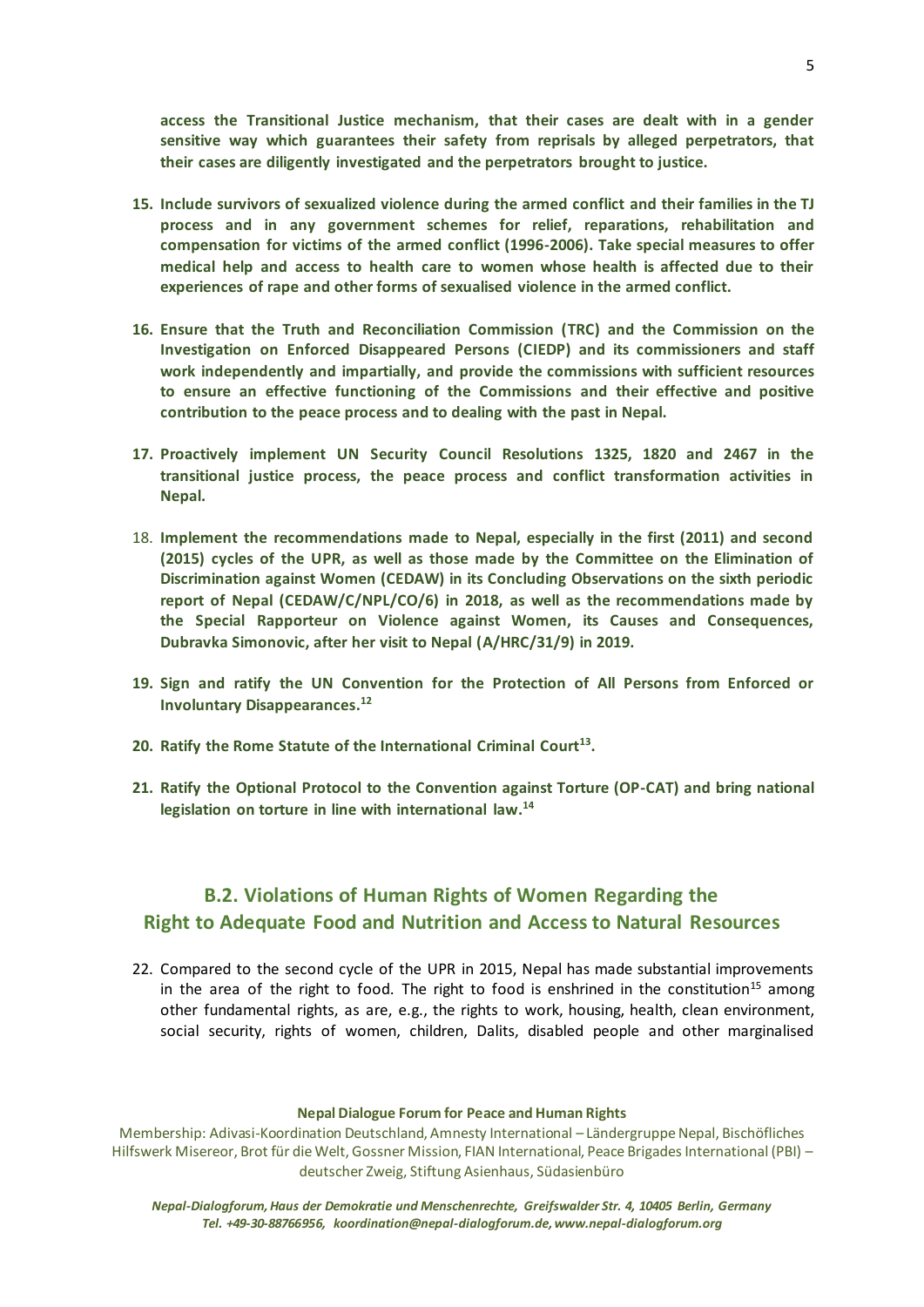groups, as well as rights against discrimination and exploitation. Directive Principles in the constitution indicate the obligation for a land reform.<sup>16</sup>

- 23. According to the respective constitutional obligations The Right to Food and Food Sovereignty Act, 2075 (2018) was approved by the parliament on 16 September 2018. Through an amendment of the National Park and Wild Life Conservation Act 2029 (1973) (fifth amendment), the rights of those who depend on natural resources for their livelihood are intended to be strengthened.<sup>17</sup>
- 24. The Government of Nepal has also endorsed a strategy related to the Sustainable Development Goals, including SDG 2: End hunger, achieve food security and improved nutrition and promote sustainable agriculture.<sup>18</sup> Further initiatives by Nepal are the national Zero Hunger Challenge Action Plan 2025 with the goal to end hunger in 2025, prioritizing the right to food<sup>19</sup>, the Agriculture Development Strategy<sup>20</sup>, the Food and Nutrition Security Plan of Action 2013<sup>21</sup> and the fourteenth Five Year Plan<sup>22</sup>, which foresee legislation on the right to food.
- 25. Nepal remains one of the Least Developed Countries (place 149 on the Human Development Index).<sup>23</sup> According to 2019 estimates by the Food and Agriculture Organisation (FAO)<sup>24</sup>, about 2.6 million (8,7%) of the 30 million citizens of Nepal suffer from malnutrition. Of particular concern is the nutrition status of women and children: 35% of women of child-bearing age suffer from anemia.<sup>25</sup> One fifth of new-born children have a low birthweight.<sup>26</sup> About two fifths of children under five years of age are chronically undernourished, almost 10% suffer from acute under-nourishment. A third of the population is considered poor, and 15% need to get by on less than 1,90 US\$ a day.<sup>27</sup> Women and girls from marginalised groups such as Dalits, ethnic, religious and sexual minorities, people with HIV/AIDS, widows and single women and those living with disabilities, as well as those in remote areas, are especially affected by this situation.
- 26. Women have limited access to and control over means of production and productive resources like land, water and forest and they have fewer work opportunities and usually lower wages than men. In the Gender Gap Index, Nepal ranked on one of the low places in 2019 (115 out of 162).<sup>28</sup>
- 27. Women, particularly rural women, are often discriminated against and excluded from decision making processes, e.g. regarding the access to land and natural resources<sup>29</sup> and regarding access to food, health, education and work.
- 28. Gender-based discrimination continues to undermine women's and girls' ability to control their sexuality and make informed choices related to reproduction.<sup>30</sup> A direct consequence of persistent discrimination against girls and women, are the uterine prolapses that occur particularly frequently in Nepal, often also among young women. Adverse living conditions such as malnutrition and hard physical work during and shortly after pregnancy, premature and frequent pregnancies, lack of access to medical care, are among the factors responsible for this.

#### **Nepal Dialogue Forum for Peace and Human Rights**

Membership: Adivasi-Koordination Deutschland, Amnesty International – Ländergruppe Nepal, Bischöfliches Hilfswerk Misereor, Brot für die Welt, Gossner Mission, FIAN International, Peace Brigades International (PBI) – deutscher Zweig, Stiftung Asienhaus, Südasienbüro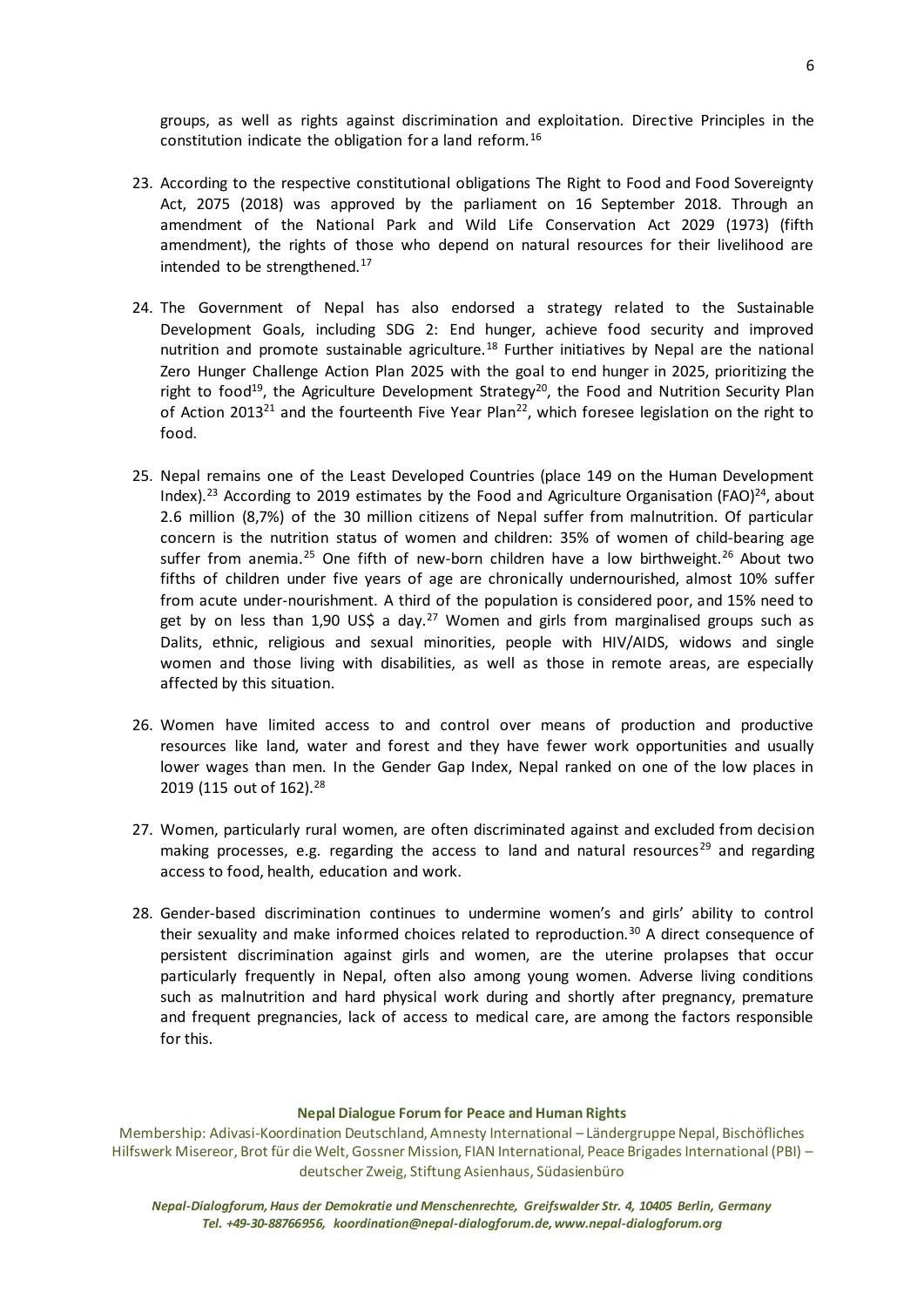29. Despite women's considerable contribution the agricultural production, only 20% of women own their own land title.<sup>31</sup>

### **Recommendations on the Right to Food and Access to Natural Resources**

- **30. Expedite the implementation of recommendations previously made on the right to adequate food provided by the treaty-based and charter-based bodies of the United Nations, in particular of CESCR, CEDAW and the UPR.**
- **31. Formulate appropriate policy provisions and mechanism to implement the Right to Food and Food Sovereignty Act (2018) at all levels. Adopt a comprehensive national, province and local strategy to ensure food and nutrition security for all, particularly targeting the marginalized and disadvantaged groups of society and ensure effective coordination and cooperation amongst all key actors involved in food and nutritional security and food sovereignty.**
- **32. Ensure that women's contribution in agriculture and natural resources is actively acknowledged by the state and its laws, and ensure women's equal ownership of land and access to natural resources.**
- **33. Ensure women's participation and power sharing in user groups related to natural resource management relating e.g. to water, forest, land, agriculture and other local level planning. In this, Nepal should especially ensure the participation of women from marginalized groups.**
- **34. Invite, as a matter of priority, the UN Special Rapporteur on the right to food to visit Nepal.**

# **B.3. Human Rights Violations through a Culture of Violence against Women and Girls and Harmful Practices**

- 35. Since Nepal's examination in the second cycle of the UPR in 2015, the country adopted a national strategy to end child marriage (2016) and passed a new Criminal Code in 2017, which, e.g., criminalises the harmful practice of *chhaupadi* in Section 168(3) of the 2017 Penal Code. In addition, Nepal passed an amendment to the Domestic Violence (Offence and Punishment) Act in 2015, which includes provisions against dowry-related violence. In 2015, Nepal had already passed the Witchcraft Accusation (Crime and Punishment) Act (2015). Since its examination in the second UPR-cycle in 2015, Nepal has also raised the statute of limitations for rape from 35 days to one year.
- 36. Despite these existing laws, violence against women and girls continues unabated in everyday life. According to research undertaken by Nepal Dialogue Forum's project partner Nepal

### **Nepal Dialogue Forum for Peace and Human Rights**

Membership: Adivasi-Koordination Deutschland, Amnesty International – Ländergruppe Nepal, Bischöfliches Hilfswerk Misereor, Brot für die Welt, Gossner Mission, FIAN International, Peace Brigades International (PBI) – deutscher Zweig, Stiftung Asienhaus, Südasienbüro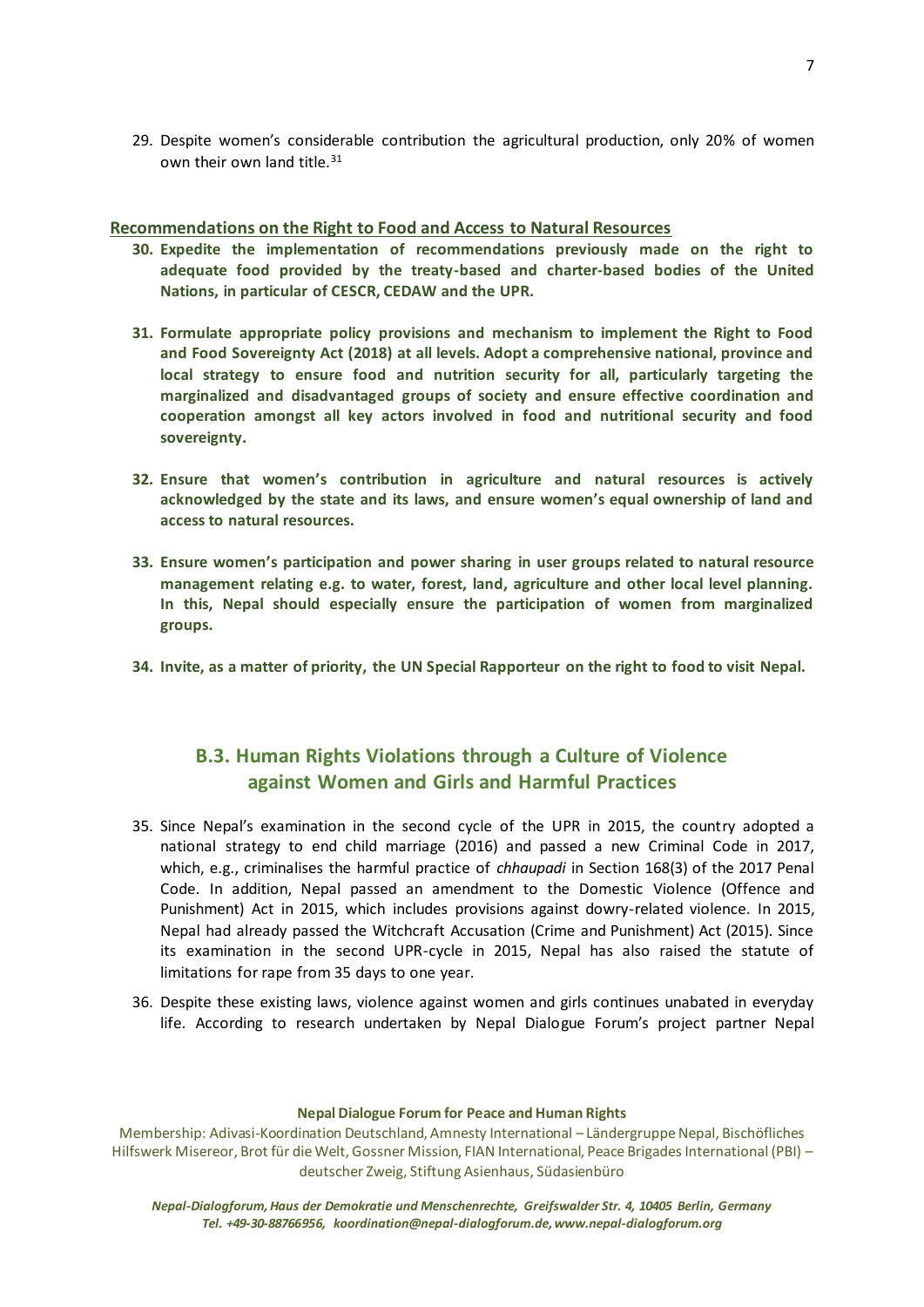Monitor, there were 1.228 incidents of gender-based violence in 2019, 925 out of these 1.228 cases were incidents of sexualised violence including rape and attempted rape. There were 128 incidents of murder/attempted murder in which there were 120 female deaths. In 70% of these cases, the victims were women and girls under the age of 25. In 12 incidents of murder after rape the victims were between 3 (sic!) and 21 years old.<sup>32</sup> These figures are merely those of known human rights abuses, the actual figure is deemed to be much higher due to underreporting and a lack of investigation.

- 37. Despite some recent decisive action by the government of Nepal in some communities to ensure adherence to laws banning harmful practices against women and girls, many harmful practices violating the human rights of women and girls continue in large parts of the country. Under the practice of *chhaupadi*, for instance, women and girls are banished to huts and sheds outside the house during their periods, and sometimes also to give birth, where they are at risk of freezing, hunger, and sometimes attacks by wild animals. Several women die each year under these circumstances.
- 38. Child marriage, as well as forced marriage, also continue to be rampant in Nepal<sup>33</sup> and Nepal has the third highest rate of child marriage in Asia<sup>34</sup>. In regard to child marriage, existing legislation is also not sufficiently enforced. Similar lack of implementation of existing legislation is true for the Witchcraft Accusation Act of 2015<sup>35</sup>. Equally, dowry-related violence against women continues despite existing legislation.<sup>36</sup>
- 39. The continued spread of harmful practices continues to prevent girls from attending school continuously, leading to a serious disadvantage with regard to their educational achievements. Poverty, as well as patriarchal attitudes and other harmful practices such as child marriage continue to prevent girls from marginalised communities from attending schools at all. 37
- 40. 25% of women in Nepal experience violence by an intimate partner at some time in their lives.<sup>38</sup> According to the Nepal Demographic and Health Survey 2017 (which is the newest available), 22% of women in Nepal age 15-49 have experienced violence, and 22% of evermarried women have experienced violence by their husbands. 34% sustained injuries from spousal violence. 66% of women affected never sought any help.<sup>39</sup>
- 41. While Nepal has prolonged the statute of limitations for rape from 35 days to one year, as was recommended to Nepal by several countries in the second UPR cycle (2015)<sup>40</sup>, a period of one year is still unrealistic for many victims and falls short of international standards.
- 42. The culture of violence against women and girls which supports practices such as *chhaupadi* and child marriages, as well as a high rate of domestic violence is still commonplace in large parts of the Nepali society, including e.g. police, judiciary, local authorities and elected politicians, which hampers the implementation of existing laws banning the practice of *chhaupadi*.
- 43. Violence against women and girls due to harmful practices and domestic violence as well as (other forms of) rape remain under-reported. The government pays too little attention to documenting violence against women resulting from harmful practices<sup>41</sup> and does too little to remedy the causes that lead to this underreporting. Due to patriarchal norms and power

### **Nepal Dialogue Forum for Peace and Human Rights**

Membership: Adivasi-Koordination Deutschland, Amnesty International – Ländergruppe Nepal, Bischöfliches Hilfswerk Misereor, Brot für die Welt, Gossner Mission, FIAN International, Peace Brigades International (PBI) – deutscher Zweig, Stiftung Asienhaus, Südasienbüro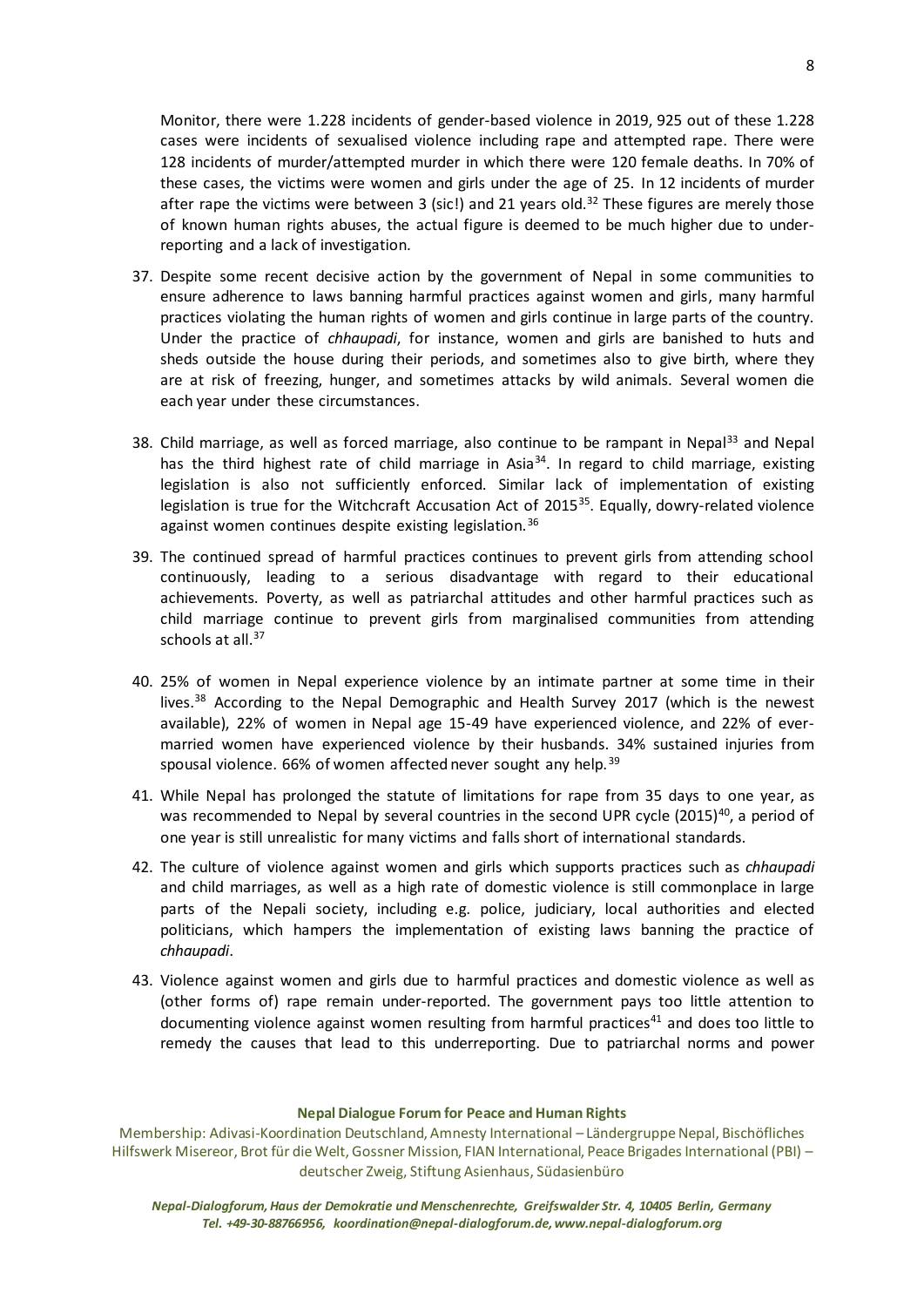relations, women often rightly fear reprisals from their family or community when reporting such violence, fear being ostracized, or are simply uninformed about their rights due to lack of access to education. In addition, women and girls cannot be certain that the police will take their reporting of such crimes seriously, police lack training in sensitive questioning of women survivors of such crimes, and women continue to fear further harm from the police. $42$ 

- 44. Women still have insufficient opportunities to become informed about their rights. This has been a major hindrance in women reporting violations against them, and there is a clear need of programmes to ensure women's information on their rights and communities on the effects of gender-based violence.
- 45. These factors result in continued frequent impunity for the perpetrators of the rampant violence against women and girls in everyday life in Nepal.<sup>43</sup>

### **Recommendations on Violence against Women in Everyday Life and Harmful Practices**

- **46. Abolish the statute of limitations for rape of one year, enact legislation without a statute of limitations for rape and bring existing legislation on rape into accordance with international standards.**
- **47. End impunity for violence against women and girls and enforce existing legislation on domestic violence<sup>44</sup> and harmful practices such as** *chhaupadi* **and child marriage.**
- **48. Ensure that police and judiciary actively provide a safe environment and gender-sensitive approaches for women who report cases of sexualized violence, violence against women though harmful practices and other forms of human rights violations against women, ensure the protection of victims and witnesses in these cases<sup>45</sup> , and ensure that these cases are investigated and perpetrators are brought to justice.<sup>46</sup>**
- **49. Provide in-depth training on women's rights, the particular multiple and intersectional discrimination and violence against women and girls from Dalit and indigenous communities, and gender-sensitive handling of cases involving violence against women and sexualised violence for police staff, staff in the judiciary and other public officials tasked with recording, investigating and adjudicating such cases, strongly encourage participation in these trainings and create a culture in which this is an important factor in promotions.**
- **50. Promote awareness-raising training and education for women and girls to become informed of their rights, especially including women and girls from marginalised groups. Instigate human rights awareness-raising campaigns for women and men on the effects of sexualised violence, domestic violence and the effects of gender-based violence<sup>47</sup> , and actively support such programmes offered by civil society actors.**
- **51. Significantly improve educational opportunities for women girls, and particularly for girls from marginalised groups. Significantly increase school enrolment of girls, and actively**

### **Nepal Dialogue Forum for Peace and Human Rights**

Membership: Adivasi-Koordination Deutschland, Amnesty International – Ländergruppe Nepal, Bischöfliches Hilfswerk Misereor, Brot für die Welt, Gossner Mission, FIAN International, Peace Brigades International (PBI) – deutscher Zweig, Stiftung Asienhaus, Südasienbüro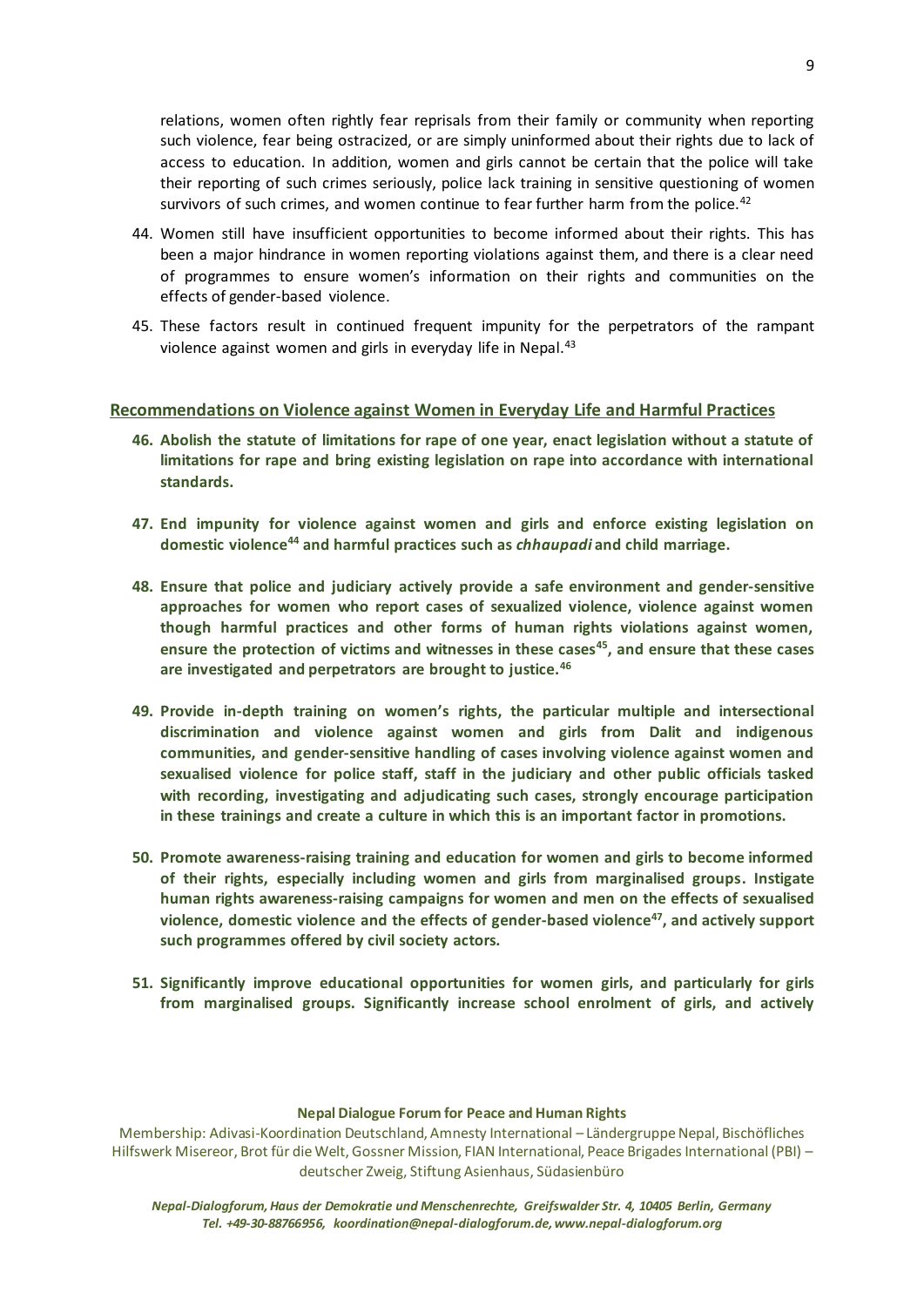**promote education opportunities for women and girls<sup>48</sup> taking into account the negative effects harmful practices have on girls' educational opportunities and remedy these effects.**

**52. Ensure access to public health care for all citizens, including to reproductive health care for women<sup>49</sup>, and especially ensure access to the right to health for women from marginalised groups such as Dalits, indigenous women, the LGBTQI community, women with handicaps, women with HIV, women in shelters and women victims of natural disaster or victims of displacement.**

# **B.4. Human Rights of Women regarding the Lack of Social and Political Inclusion and regarding Marginalisation**

- 53. In a positive development since the second cycle of the UPR (2015), new legal provisions for elections have led to a more adequate representation especially of Dalit and indigenous women in public offices, particularly on the local and provincial levels of government, and women in general in the national parliament. However, women mostly occupy lower positions, e.g. deputy mayor or vice chair positions, and although their level of participation has been improved, women often remain disadvantaged and systematically excluded when it comes to actual power sharing and an equal voice in decisions.
- 54. Despite constitutional guarantees of their equal rights, women from marginalised groups in Nepal, such as indigenous women, Madeshi women, Tharu women, Dalit women, women from the LGBTQI community, women with disabilities, women in remote rural areas and single women, as well as women human rights defenders (WHDRs) still face multiple and intersecting forms of discrimination, exclusion and violence.
- 55. Especially Dalit women suffer from multiple forms of discrimination, based partially on traditional ideas of impurity, patriarchal social norms, discrimination in education and access to water, land, health, housing and other necessities.<sup>50</sup>
- 56. Also, the UN Special Rapporteur on Violence against Women, its causes and consequences, has recently reminded Nepal of the "alarmingly high prevalence of violence against indigenous women, who continue to experience higher rates of domestic and family violence and more severe forms of such violence compared with other women" due to multiple and intersection forms of discrimination on the grounds of gender, race and class.<sup>51</sup>

### **Recommendations on social inclusion and political power sharing**

**57. Assess the state of implementation and effectiveness of laws on discrimination, especially against women and ensure such laws are put into practice. Develop effective and independent mechanisms for the implementation of the Caste-based Discrimination and Untouchability Act and take all necessary measures to ensure its effective implementation, and to eliminate all forms of discrimination against women.52**

### **Nepal Dialogue Forum for Peace and Human Rights**

Membership: Adivasi-Koordination Deutschland, Amnesty International – Ländergruppe Nepal, Bischöfliches Hilfswerk Misereor, Brot für die Welt, Gossner Mission, FIAN International, Peace Brigades International (PBI) – deutscher Zweig, Stiftung Asienhaus, Südasienbüro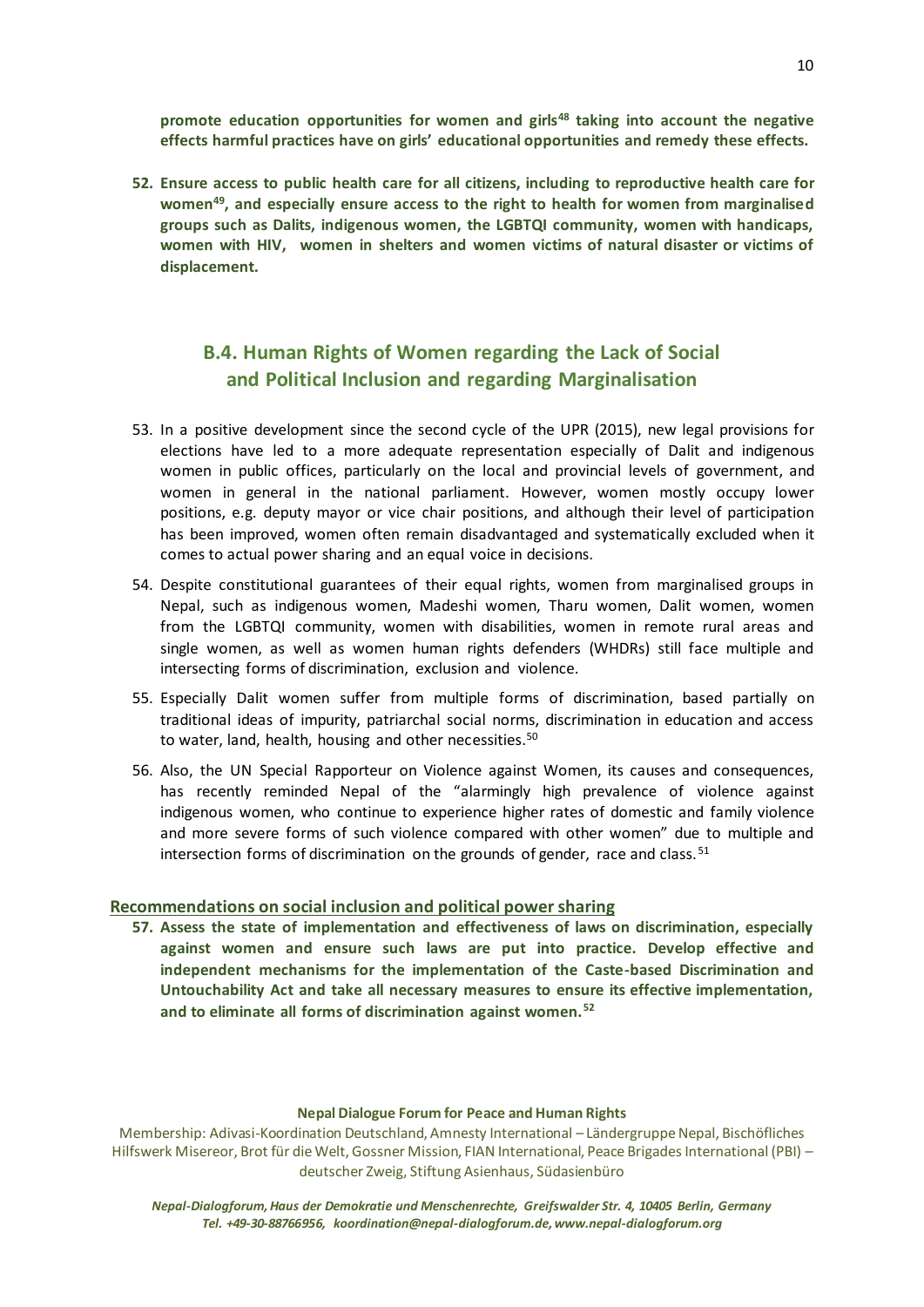- **58. Implement the recommendations made by the CEDAW Committee in 2018 regarding temporary special measures to improve access for women "facing intersecting and multiple forms of discrimination, including indigenous, Dalit women, rural women, women with disabilities and widows in the Hindu community, as well as women affected by conflict and natural disasters, to health services, education, safe water and sanitation services, food, fertile land, natural resources, housing, credit and income-generating opportunities".<sup>53</sup>**
- **59. Ensure that cases of violations against the Caste-based Discrimination and Untouchability (Crime and Punishment) Act can be effectively reported, ensure investigation and adjudication of these cases, and end impunity in this regard.**
- **60. Take the necessary steps to ensure that the constitution of 2015 is implemented while protecting human rights and thus ensuring its provisions on gender equality, lesbian, gay, bisexual and transgender persons, and minorities<sup>54</sup> (Sweden).**
- **61. Take urgent steps to appoint Commissioners to the vital constitutional bodies, the Women's, Tharu, Dalit, Madesh, Inclusion and Muslim Commissions, in order to ensure that these commissions can work at full capacity as stipulated by the constitution.**

# **B.5. Violations of Human Rights of Human Rights Defenders (HRD) and especially Women Human Rights Defenders**

- 62. Human rights and women's rights activists, publishers, media workers, journalists, bloggers and others who raise sensitive issues are still at great risk. Female HRDs, and among them especially those from marginalised groups, are especially vulnerable to stigmatization and are particularly targeted. Women HRD are often viewed as questioning traditional norms and practices, especially when they highlight women's rights in a patriarchal system. In addition, female HRDs in Nepal are under high risk of sexualized physical or psychological violence and harassment with the aim of silencing their voices.
- 63. High pressure is experienced especially by those organizations and activists who advocate on behalf of especially sensitive issues and marginalized communities. These include, but are not limited to LGBTQI, Madesh, women's rights and Dalit activists and those (victim) organizations, who demand justice for the war crimes and human rights violations being committed in the civil war between 1996 and 2006. These actors often experience direct threats and attacks, but also face an additional challenge in terms of access to governmental actors. They often feel restrictive laws are selectively applied, targeting those activists working on more sensitive issues.<sup>55</sup>
- 64. While a Women's Commission has been enshrined as a constitutional body in the 2015 constitution of Nepal, the Commission has not been afforded sufficient resources and support

### **Nepal Dialogue Forum for Peace and Human Rights**

Membership: Adivasi-Koordination Deutschland, Amnesty International – Ländergruppe Nepal, Bischöfliches Hilfswerk Misereor, Brot für die Welt, Gossner Mission, FIAN International, Peace Brigades International (PBI) – deutscher Zweig, Stiftung Asienhaus, Südasienbüro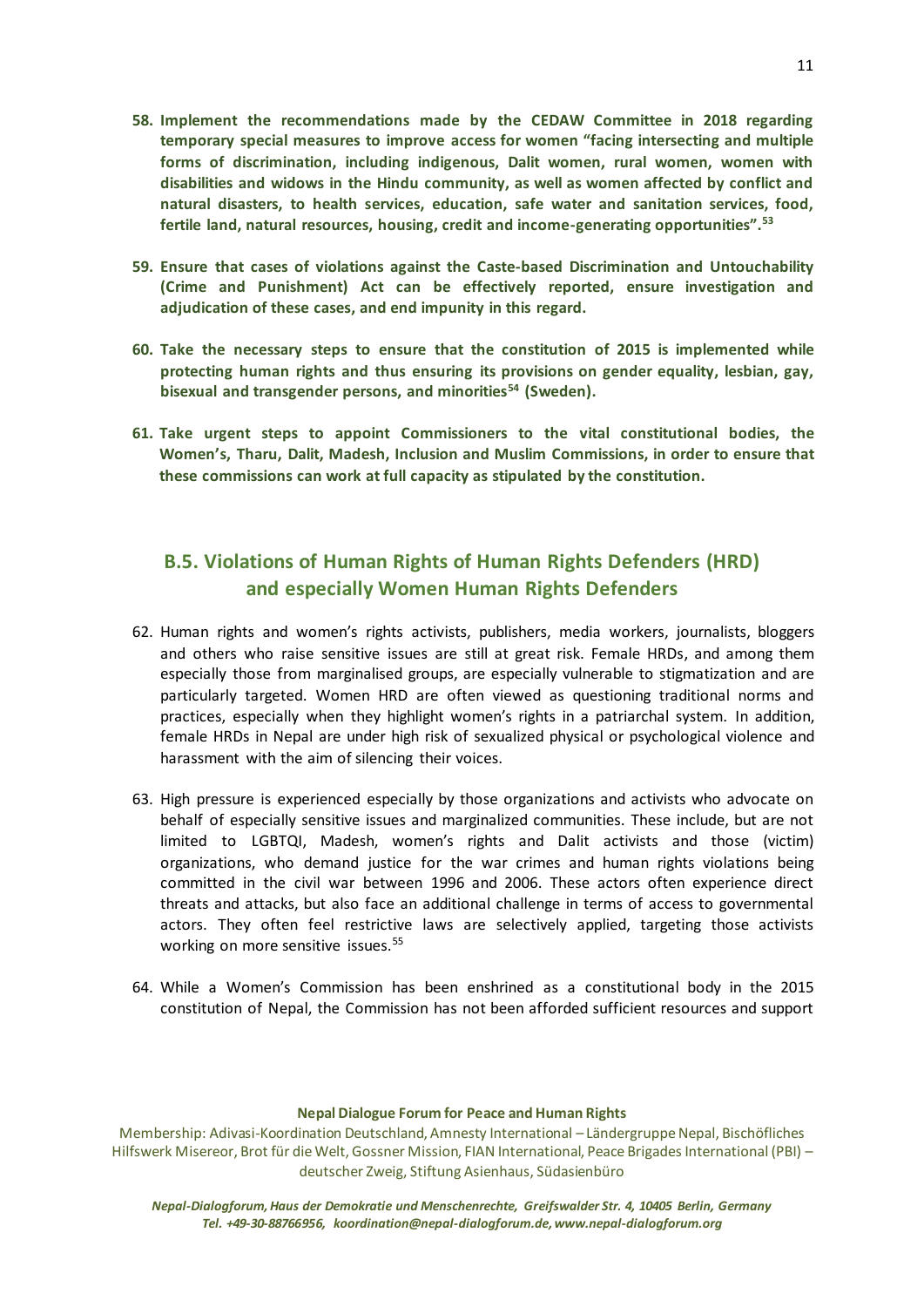from the government to undertake its constitutional role effectively and members of the Women's Commission have not been appointed in a timely manner.

65. Furthermore, in 2019, the government announced its intention to amend the National Human Rights Commission (NHRC) Act of 2012 in a way which would severely limit its independence, and which would put NHRC recommendations under the discretion of the Attorney General for the recommendation of cases of human rights violations for investigation.

### **Recommendations on Human Rights Defenders***<sup>56</sup>*

- **66. Ensure that human rights defenders and other civil society organisations and actors can exercise their work freely and without threats to their lives by actively creating an enabling environment for civil society and human rights defenders<sup>57</sup>, including for those who raise human rights issues considered "sensitive" issues such as for instance human rights of the LBTQI community, the rights of victims of the armed conflict (2996-2006) and impunity for crimes committed during that period, Madesh, women's and Dalit rights.**
- **67. Especially and effectively protect women human rights defenders, with particular attention to women HRDs who challenge harmful traditional practices outlawed by existing legislation of Nepal and promote an enabling environment for their work, including in digital and social media and other online spaces.**
- **68. Investigate and prosecute all cases of threats or attacks on human rights defenders, and train police and judicial staff in human rights issues, including in awareness on the particular threats to women human rights defenders.**
- **69. Ensure the independence, autonomy, inclusiveness and capacities of the National Human Rights Commission (NHRC) of Nepal in accordance with the Paris Principles and provide it with adequate resources and powers.**
- **70. Ensure that the Women's Commission is enabled to conduct its work with well-qualified commissioners, staff and sufficient resources. At the earliest time ensure the appointment of commissioners of the Women's Commission.**
- **71. Adhere to and fully implement the UN Declaration on Human Rights Defenders<sup>58</sup> and ensure effective protection mechanisms for human rights defenders on the local, provincial and national levels.**

## **B.6 Violations of Human Rights with Regard to the Space for Civil Society**

72. Nepal guarantees the freedom of opinion and expression as well as freedom of the press through its Constitution articles 17(2)a and 19(1), explicitly prohibiting censorship of the media. Furthermore, Nepal has ratified the International Covenant on Civil and Political Rights

### **Nepal Dialogue Forum for Peace and Human Rights**

Membership: Adivasi-Koordination Deutschland, Amnesty International – Ländergruppe Nepal, Bischöfliches Hilfswerk Misereor, Brot für die Welt, Gossner Mission, FIAN International, Peace Brigades International (PBI) – deutscher Zweig, Stiftung Asienhaus, Südasienbüro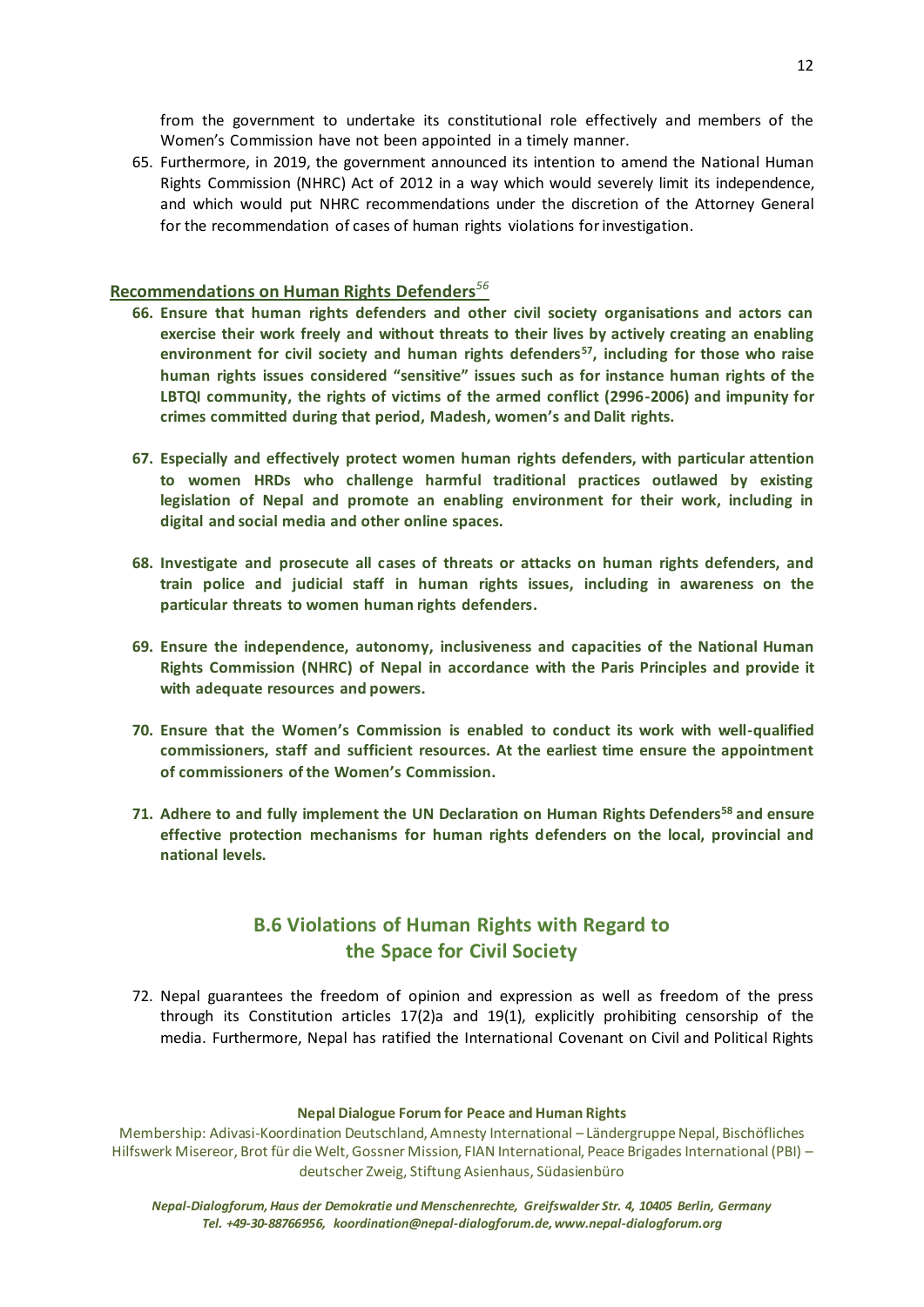(ICCPR), whose articles 19, 21 and 22 guarantee the right to peaceful assembly, freedom of expression and association with others.

- 73. Despite these constitutional and legal provisions, many civil society organisations (CSOs) in Nepal raise strong concerns about their implementation. Very often, constitutionally guaranteed freedoms are curtailed in practice, especially when it comes to sensitive issues. Freedom of association is severely hindered by requirements for Nepali NGO's to agree on project specific agreements with the government. Many NGOs face a lengthy process to register their projects and (re)register their organizations, which has a severe and negative impact on their ability to undertake their work.<sup>59</sup>
- 74. CSOs in Nepal face many administrative hurdles and other obstacles, which often considerably influences their ability to enjoy their constitutionally guaranteed freedoms and practically implement their programs. *CIVICUS Monitor* comes to the conclusion that civic space in Nepal can be seen as obstructed, i.e. "heavily contested by power holders, who impose a combination of legal and practical constraints on the full enjoyment of fundamental rights. Although civil society organizations exist, state authorities undermine them  $(...).$ <sup>"60</sup> An example for this is the 2017 Foreign Assistance Approval Directive, which makes it mandatory for CSOs to allocate 60% of their project funds to hardware, i.e. infrastructure investments. This regulation makes it especially difficult for human rights and peace organizations to implement their mostly campaign-oriented, dialogue-based, awareness raising, legal and advocacy work.
- 75. Especially CSOs working on human rights of marginalized groups and HRDs addressing their concerns face great difficulties following the regulations, as they generally do not provide hardware and their political networks are often too weak to receive support in the registration process. Smaller and rural NGOs or social movements rarely have the means to overcome the practical hurdles imposed on them. The UN Special Rapporteur on the rights to freedom of association and peaceful assembly has stressed that such use of "onerous and bureaucratic reporting requirements" can "obstruct the legitimate work carried out by associations"<sup>61</sup>.

### **Recommendations on Space for Civil Society**

- **76. Create an enabling environment for civil society, through legislation and by promoting a positive culture for the role of CSOs.<sup>62</sup>**
- **77. Ensure that, in accordance with the International Covenant on Civil and Political Rights (ICCPR), Art. 22<sup>63</sup>, no undue restrictions are placed on the right to the freedom of association and recommend that Nepal review and amend all legislation and administrative provisions which limit the right to freedom of assembly without due cause. Ensure that Nepal, as a member of the Human Rights Council itself, adheres to Human Rights Council Resolution 22/6 which requires that states' reporting requirements to civil society do not inhibit functional autonomy of associations.64**

### **Nepal Dialogue Forum for Peace and Human Rights**

Membership: Adivasi-Koordination Deutschland, Amnesty International – Ländergruppe Nepal, Bischöfliches Hilfswerk Misereor, Brot für die Welt, Gossner Mission, FIAN International, Peace Brigades International (PBI) – deutscher Zweig, Stiftung Asienhaus, Südasienbüro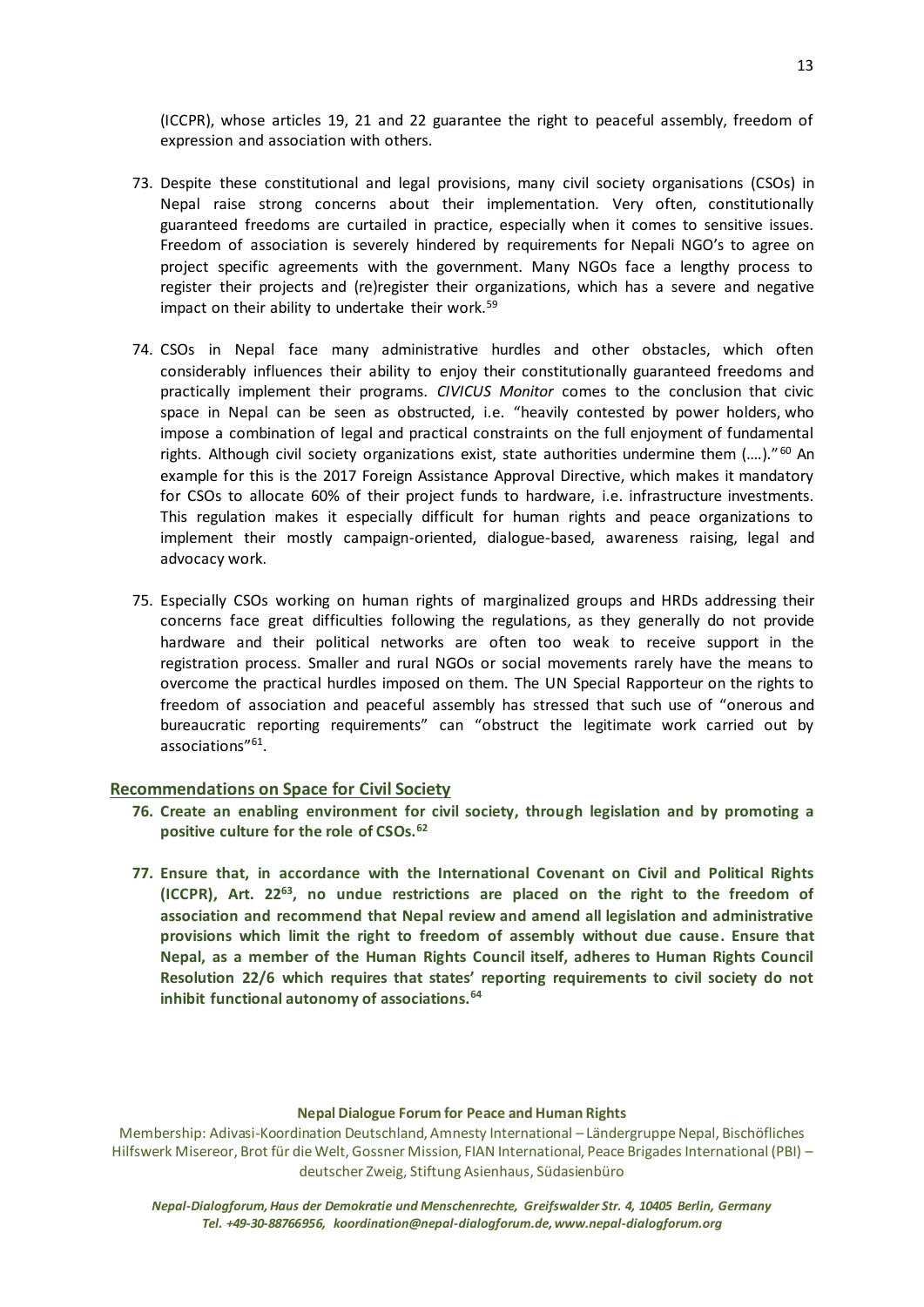- **78. Promote and protect the rights that are necessary for civil society to operate, including the rights to freedom of expression, freedom of peaceful assembly and freedom of opinion and expression, including in media and internet, and review and amend all legislation to ensure that it complies with international human rights standards and the Declaration on Human Rights Defenders.<sup>65</sup>**
- **79. Actively create and support a political climate supportive of civil society and its work, including access to information, consistent participation of civil society in political decisions, and training for government staff and political decision makers to enable them to create such an environment, and make public statements in support of the independence of civil society.**
- **80. Fully implement the Paris Principles regarding the mandate and work of the National Human Rights Commissions, ensuring a broad mandate, autonomy from the government, adequate resources and adequate powers of investigation. 66**

-

<sup>8</sup> "Fake transitional Justice Consultations. How long can the government fool victims?" Briefing Paper by Advocacy Forum, February 2020, h[ttp://www.advocacyforum.org/downloads/pdf/publications/tj/briefing](http://www.advocacyforum.org/downloads/pdf/publications/tj/briefing-paper-on-tj-consultation-february-2020.pdf)[paper-on-tj-consultation-february-2020.pdf,](http://www.advocacyforum.org/downloads/pdf/publications/tj/briefing-paper-on-tj-consultation-february-2020.pdf) p. 23.

<sup>9</sup> Visit to Nepal - Report of the Special Rapporteur on violence against women, its causes and consequences to the UN Human Rights Council,  $41^{st}$  session, 19 Jun 2019, A/HRC/41/42/Add.2, p. 12, para. 58.

<sup>10</sup> Also see recommendation 122.90 (Singapore) in Nepal's UPR 2015 and 122.95 (New Zealand), calling for equal access to quality health care for women and girls. Report of the Working Group on the Universal Periodic Review: Nepal, UN Human Rights Council, 31<sup>st</sup> session, 25 Dec 2015, A/HRC/31/9.

<sup>11</sup> Previously recommended in the second cycle of Nepal's UPR (2015), recommendations 122.5 (Belgium), 122.63 (Czech Republic), 123.28 (Denmark), see Report of the Working Group on the Universal Periodic Review: Nepal, UN Human Rights Council, 31<sup>st</sup> session, 25 Dec 2015, A/HRC/31/9.

<sup>12</sup> Previously recommended in the second cycle UPR (2015), recommendation 123.10 (Argentina, Sierra Leone, France, Japan, Ghana), 123.11 (Paraguay), see Report of the Working Group on the Universal Periodic Review: Nepal, UN Human Rights Council, 31<sup>st</sup> session, 25 Dec 2015, A/HRC/31/9.

### **Nepal Dialogue Forum for Peace and Human Rights**

Membership: Adivasi-Koordination Deutschland, Amnesty International – Ländergruppe Nepal, Bischöfliches Hilfswerk Misereor, Brot für die Welt, Gossner Mission, FIAN International, Peace Brigades International (PBI) – deutscher Zweig, Stiftung Asienhaus, Südasienbüro

<sup>&</sup>lt;sup>1</sup> Contact details, websites and further information on the work of all member organisations can be found on the website of Nepal Dialogue Forum[: http://nepal-dialogforum.org/mitglieder/.](http://nepal-dialogforum.org/mitglieder/)

<sup>&</sup>lt;sup>2</sup> Report of the Working Group on the Universal Periodic Review: Nepal, UN Human Rights Council, 31<sup>st</sup> session, 25 Dec 2015, A/HRC/31/9.

<sup>&</sup>lt;sup>3</sup> Report of the Working Group on the Universal Periodic Review: Nepal, UN Human Rights Council, 31<sup>st</sup> session, 25 Dec 2015, A/HRC/31/9.

 $4$  Report of the Working Group on the Universal Periodic Review: Nepal, UN Human Rights Council, 31st session, 25 Dec 2015, A/HRC/31/9.

<sup>5</sup> Data collected by NepalMonitor, 2019[, https://nepalmonitor.org](https://nepalmonitor.org/).

<sup>&</sup>lt;sup>6</sup> See e.g. a statement by Nepalese civil society organisation Advocacy Forum: "Fake transitional Justice Consultations. How long can the government fool victims?" Briefing Paper by Advocacy Forum, February 2020, [http://www.advocacyforum.org/downloads/pdf/publications/tj/briefing-paper-on-tj-consultation-february-](http://www.advocacyforum.org/downloads/pdf/publications/tj/briefing-paper-on-tj-consultation-february-2020.pdf)[2020.pdf,](http://www.advocacyforum.org/downloads/pdf/publications/tj/briefing-paper-on-tj-consultation-february-2020.pdf) p. 20.

<sup>&</sup>lt;sup>7</sup> "Fake transitional Justice Consultations. How long can the government fool victims?" Briefing Paper by Advocacy Forum, February 2020, h[ttp://www.advocacyforum.org/downloads/pdf/publications/tj/briefing](http://www.advocacyforum.org/downloads/pdf/publications/tj/briefing-paper-on-tj-consultation-february-2020.pdf)[paper-on-tj-consultation-february-2020.pdf,](http://www.advocacyforum.org/downloads/pdf/publications/tj/briefing-paper-on-tj-consultation-february-2020.pdf) p. 21.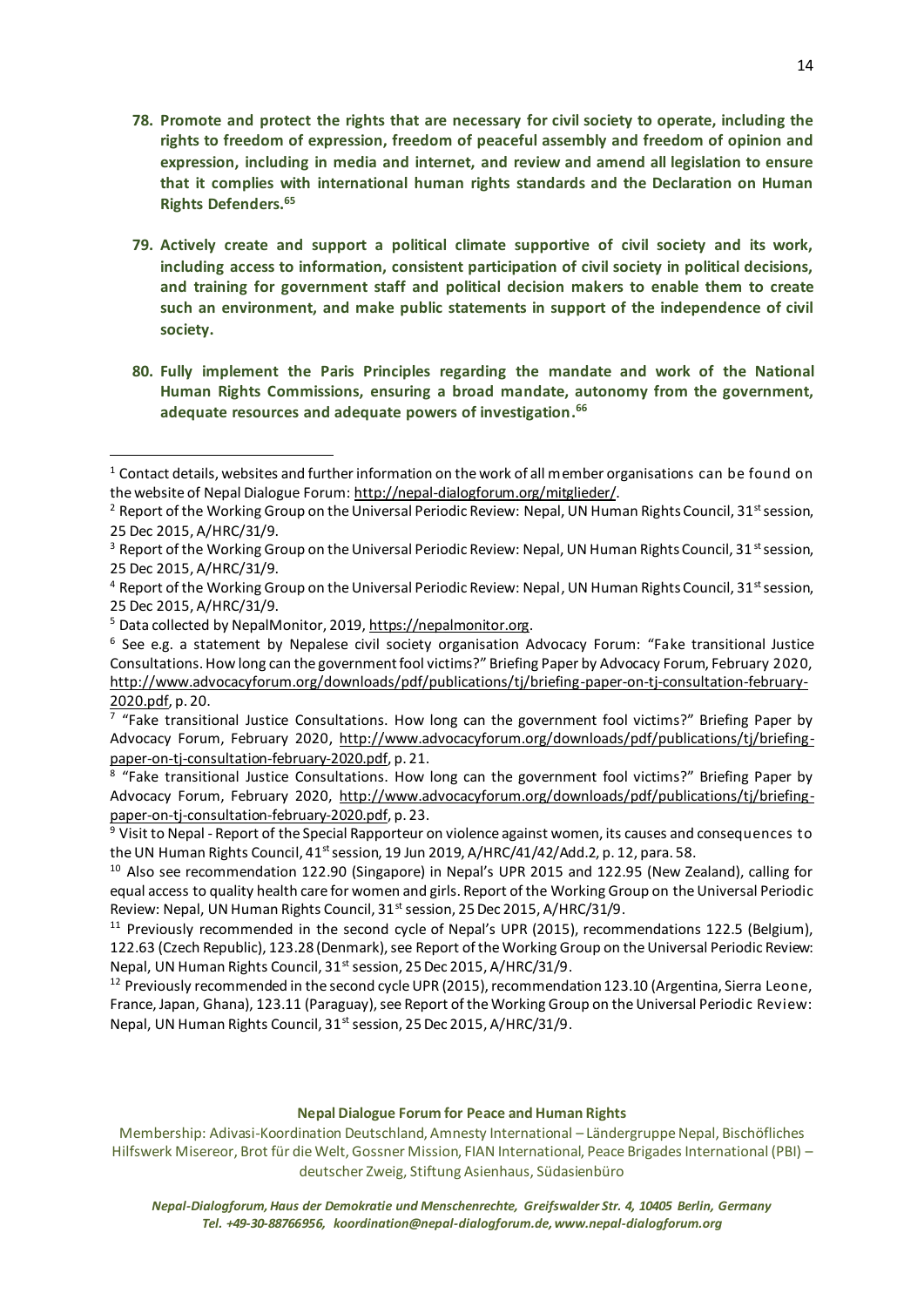<sup>13</sup> Previously recommended in the second cycle UPR (2015), recommendations 123.13 (Switzerland, German y, Ghana), 123.14 (Paraguay), 123.15 (Estonia), 123.16 (Costa Rica), 123.17 (Hungary), 123.18 (Czech Republic), 123.19 Uruguay), 123.20 (Latvia), 123.21 Cyprus, see Report of the Working Group on the Universal Periodic Review: Nepal, UN Human Rights Council, 31<sup>st</sup> session, 25 Dec 2015, A/HRC/31/9.

<sup>14</sup> Previously recommended in the second cycle (2015) UPR, recommendations 123.2 (Panama), 123.3 (New Zealand and Czech Republic), 123.4 (Montenegro, Denmark, Ghana, Germany), 123.5 (Portugal), 123.6 (Sweden), see Report of the Working Group on the Universal Periodic Review: Nepal, UN Human Rights Council, 31st session, 25 Dec 2015, A/HRC/31/9.

<sup>15</sup> Constitution of Nepal 2015, Article 36. Right to food:

"(1) Each citizen shall have the right to food.

-

(2) Every citizen shall have the right to be protected from a state of starvation, resulting from lack of food stuffs.

(3) Every citizen shall have the right to food sovereignty as provided for in law".

<sup>16</sup> Constitution of Nepal 2015: Part 4: Directive Principles, Policies and Obligations of the State; 50. State Policies: (e) Policies relating to agriculture and land reforms: "(1) to make scientific land reforms having regard to the interests of the farmers, while ending the dual ownership existing in the lands, (..)". [http://www.lawcommission.gov.np/en/archives/category/documents/prevailing-](http://www.lawcommission.gov.np/en/archives/category/documents/prevailing-law/constitution/constitution-of-nepal)

[law/constitution/constitution-of-nepal](http://www.lawcommission.gov.np/en/archives/category/documents/prevailing-law/constitution/constitution-of-nepal)

<sup>17</sup> See Workshop Report, FIAN Nepal (2016): Multi-Stakeholders' Consultation Workshop on Proposed National Park and Wildlife Conservation Act, h[ttp://fiannepal.org/multi-stakeholders-consultation-workshop-on](http://fiannepal.org/multi-stakeholders-consultation-workshop-on-proposed-national-park-and-wildlife-conservation-act-2029-for-amendment/?lang=en)[proposed-national-park-and-wildlife-conservation-act-2029-for-amendment/?lang=en.](http://fiannepal.org/multi-stakeholders-consultation-workshop-on-proposed-national-park-and-wildlife-conservation-act-2029-for-amendment/?lang=en)

<sup>18</sup> Sustainable Development Goals 2016-2030 National (Preliminary) Report, Government of Nepal National Planning Commission 2015,

<http://www.np.undp.org/content/dam/nepal/docs/reports/SDG%20final%20report-nepal.pdf>.

<sup>19</sup> Nepal: Zero Hunger Challenge National Action Plan (2016 - 2025) February 2016 Ministry of Agricultural Development, Singhadurbar, Kathmandu, Nepal, February 2016, [http://www.npc.gov.np/images/category/ZHC\\_NAP\\_\(2016\\_-\\_2025\).pdf.](http://www.npc.gov.np/images/category/ZHC_NAP_(2016_-_2025).pdf)

<sup>20</sup> Agriculture Development Strategy (ADS) 2015 to 2035 Part: 1 Government of Nepal, Ministry of Agricultural Development, Singhadurbar, Kathmandu[, http://www.dls.gov.np/uploads/files/ADS%20Final.pdf](http://www.dls.gov.np/uploads/files/ADS%20Final.pdf).

<sup>21</sup> Ministry of Agricultural Development (MOAD), NEPAL, Food and Nutrition Security Plan of Action (FNSP) A National Programme for Food and Nutrition Security, April 2013, <http://www.nnfsp.gov.np/PublicationFiles/d405d609-bb00-4708-831c-149dea4b4f49.pdf>

<sup>22</sup> Fourteenth 5th Year Plan Government of Nepal, National Planning Commission, [http://www.npc.gov.np/images/category/14th-plan-full-document.pdf.](http://www.npc.gov.np/images/category/14th-plan-full-document.pdf)

<sup>23</sup> United Nations Development Programme (UNDP): Human Development Report, 2019, [http://www.hdr.undp.org/en/countries/profiles/NPL.](http://www.hdr.undp.org/en/countries/profiles/NPL)

<sup>24</sup> FAO 2019: The State of Food Security and Nutrition in the World SAFEGUARDING AGAINST ECONOMIC SLOWDOWNS AND DOWNTURNS, <http://www.fao.org/3/ca5162en/ca5162en.pdf>.

<sup>25</sup> FAO 2019: The State of Food Security and Nutrition in the World SAFEGUARDING AGAINST ECONOMIC SLOWDOWNS AND DOWNTURNS, <http://www.fao.org/3/ca5162en/ca5162en.pdf>.

<sup>26</sup> Government of Nepal, National Planning Commission: Multidimensional Poverty Index, 2018 [https://www.npc.gov.np/images/category/Nepal\\_MPI.pdf.](https://www.npc.gov.np/images/category/Nepal_MPI.pdf)

<sup>27</sup> United Nations Development Programme, Human Development Reports, Human Development Index (HDI) 2018, [http://hdr.undp.org/en/content/human-development-index-hdi.](http://hdr.undp.org/en/content/human-development-index-hdi)

 $28$  Human Development Report 2019: Inequalities in Human Development in the 21st Century; [hdr.undp.org/sites/all/themes/hdr\\_theme/country-notes/NPL.pdf.](http://hdr.undp.org/sites/all/themes/hdr_theme/country-notes/NPL.pdf)

<sup>29</sup> Forest Act 1993.

<sup>30</sup> Amnesty International 2014: Unnecessary Burden, Gender Discrimination and Uterine Prolapse in Nepal

### **Nepal Dialogue Forum for Peace and Human Rights**

Membership: Adivasi-Koordination Deutschland, Amnesty International – Ländergruppe Nepal, Bischöfliches Hilfswerk Misereor, Brot für die Welt, Gossner Mission, FIAN International, Peace Brigades International (PBI) – deutscher Zweig, Stiftung Asienhaus, Südasienbüro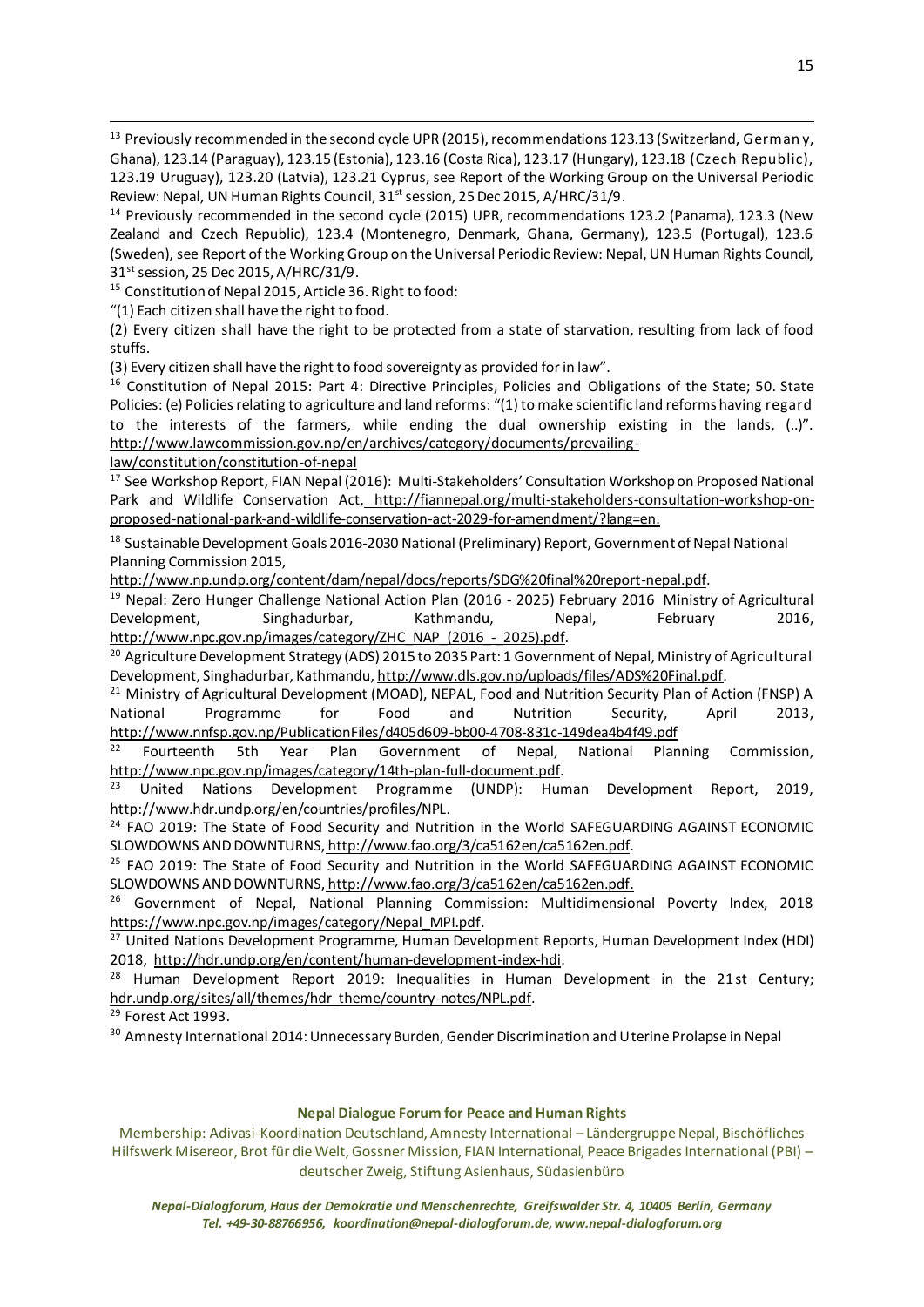https://www.amnesty.org/download/Documents/8000/asa310012014en.pdf.

-

<sup>31</sup> Central Bureau of Statistics 2011 National Population Housing Census 2011 (National Report), CBS, Kathmandu. "19.71 percent of households reported the ownership of land or house or both in the name of female member of the household" (newest general census available), [https://unstats.un.org/unsd/demographic-social/census/documents/Nepal/Nepal-Census-2011-Vol1.pdf.](https://unstats.un.org/unsd/demographic-social/census/documents/Nepal/Nepal-Census-2011-Vol1.pdf) 32 Data collected by NepalMonitor, 2019[, https://nepalmonitor.org](https://nepalmonitor.org/).

<sup>33</sup> "Nepal has the seventeenth highest prevalence rate of child marriage in the world and the seventeenth

highest number of child brides. According to reports received by the Special Rapporteur, 37 per cent of girls in Nepal are married by the age of 18, with 10 per cent married before the age of 15. Many young girls are forced into marriage owing to poverty, a lack of access to education, child labour, social pressure and harmful practices. The practice is particularly prevalent within Dalit and Madhesi communities. (…) Indeed, the Supreme Court has ordered the Government to address the limited enforcement of child marriage laws." Visit to Nepal - Report of the Special Rapporteur on violence against women, its causes and consequences to the UN Human Rights Council,  $41<sup>st</sup>$  session, 19 Jun 2019, A/HRC/41/42/Add.2, p.10, para 44.

<sup>34</sup> Human Rights Watch: World Report 2019, Nepal, [https://www.hrw.org/world-report/2019/country](https://www.hrw.org/world-report/2019/country-chapters/nepal)[chapters/nepal.](https://www.hrw.org/world-report/2019/country-chapters/nepal)

35 The Special Rapporteur on Violence against Women, its Causes and Consequences reported from her travel to Nepal in November 2018 that she "is concerned by the fact that the persecution and killing of women accused of practicing witchcraft is still very prevalent in some parts of the country, with Dalit women disproportionately affected." Visit to Nepal - Report of the Special Rapporteur on violence against women, its causes and consequences to the UN Human Rights Council,  $41^{st}$  session, 19 Jun 2019, A/HRC/41/42/Add.2, p.11, para 47.

<sup>36</sup> Visit to Nepal - Report of the Special Rapporteur on violence against women, its causes and consequences to the UN Human Rights Council,  $41^{st}$  session, 19 Jun 2019, A/HRC/41/42/Add.2, p.11, para 48.

<sup>37</sup> According to UNICEF, "Children belonging to the most privileged groups in Nepal attend school for around 10 years while children from the most marginalized groups (girls from "Dalit" background in Terai) have less than one year of schooling." UNICEF Statement: Poorest students receive up to 18 times less public education resources than the wealthiest, says UNICEF (22 January 2015), [http://www.un.org.np/headlines/poorest](http://www.un.org.np/headlines/poorest-students-receive-18-times-less-public-education-resources-wealthiest-says-unicef)[students-receive-18-times-less-public-education-resources-wealthiest-says-unicef.](http://www.un.org.np/headlines/poorest-students-receive-18-times-less-public-education-resources-wealthiest-says-unicef)

<sup>38</sup> <http://hdr.undp.org/en/countries/profiles/NPL>.

<sup>39</sup> Nepal Demographic and Health Survey 2016, published Nov 2017 by the Ministry of Health of Nepal, New ERA Kathmandu, Nepal, and The DHS Program ICF Rockville, Maryland/USA[, https://www.dhsprogram.com/pubs/pdf/fr336/fr336.pdf.](https://www.dhsprogram.com/pubs/pdf/fr336/fr336.pdf)

<sup>40</sup> See recommendations 122.8 (Australia), 122.9 (Belgium), 122.13 (Republic of Korea) and 122.14 (Britain and Northern Ireland), Report of the Working Group on the Universal Periodic Review: Nepal, UN Human Rights Council,  $31<sup>st</sup>$  session, 25 Dec 2015, A/HRC/31/9.

<sup>41</sup> Convention on the Elimination of All Forms of Discrimination against Women (CEDAW): Concluding observations on the sixth periodic report of Nepal, 14 Nov 2018, CEDAW/C/NPL/CO/6, p.6.

<sup>42</sup> Also see UPR recommendation to Nepal (second cycle, 2015) 122.46 (Netherlands) and 122.32 (Mexico) Report of the Working Group on the Universal Periodic Review: Nepal, UN Human Rights Council, 31<sup>st</sup> session, 25 Dec 2015, A/HRC/31/9.

<sup>43</sup> See also UPR (2015) recommendation 122.57 (Canada) as well as recommendations 122.58 (Slovenia), and 122.59 (Czech Republic), see Report of the Working Group on the Universal Periodic Review: Nepal, UN Human Rights Council,  $31<sup>st</sup>$  session, 25 Dec 2015, A/HRC/31/9.

<sup>44</sup> This was recommended in the second cycle (2015) of the UPR, recommendation 122.10 (Slovenia), see Report of the Working Group on the Universal Periodic Review: Nepal, UN Human Rights Council, 31<sup>st</sup> session, 25 Dec 2015, A/HRC/31/9.

### **Nepal Dialogue Forum for Peace and Human Rights**

Membership: Adivasi-Koordination Deutschland, Amnesty International – Ländergruppe Nepal, Bischöfliches Hilfswerk Misereor, Brot für die Welt, Gossner Mission, FIAN International, Peace Brigades International (PBI) – deutscher Zweig, Stiftung Asienhaus, Südasienbüro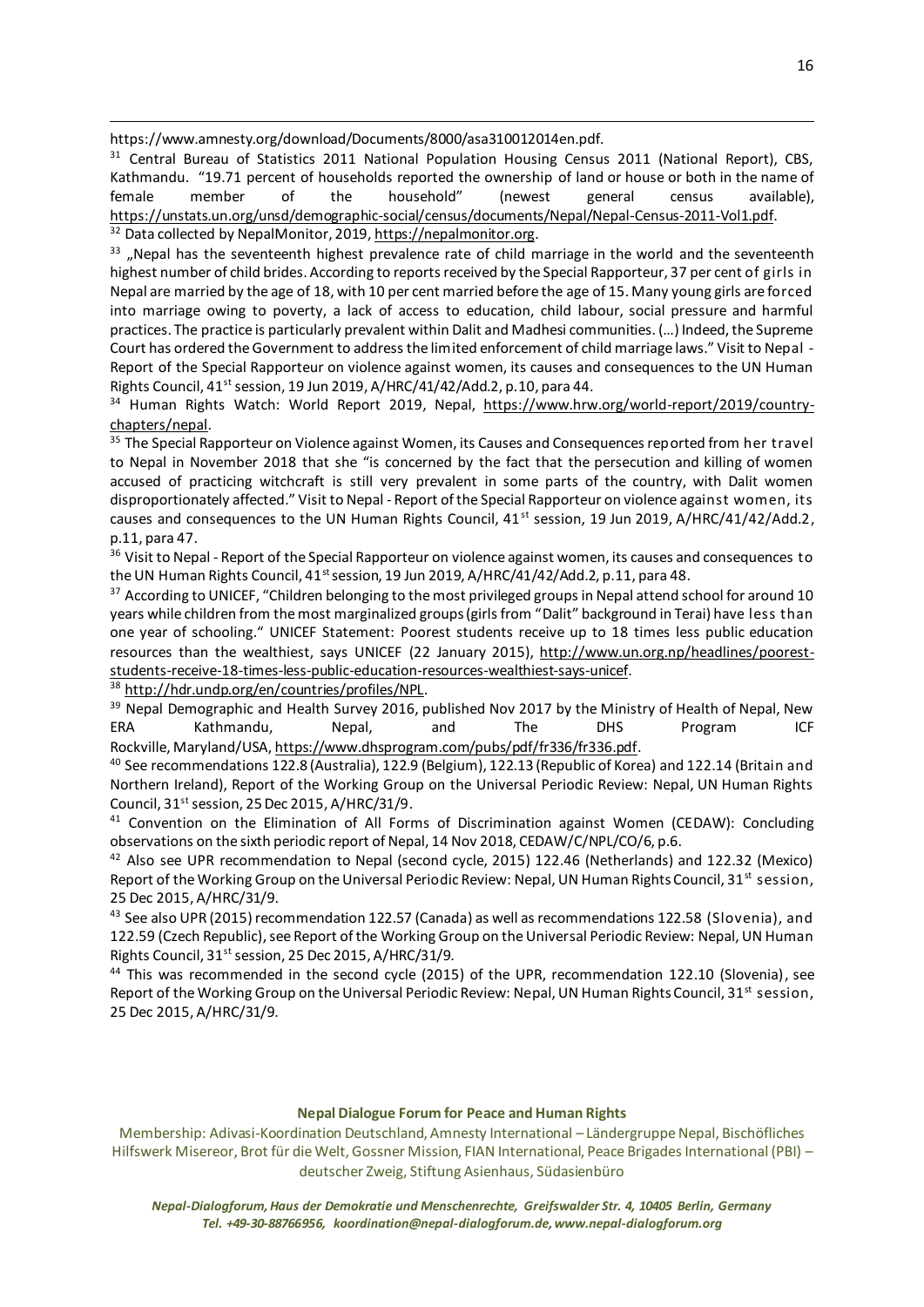-45 Previously recommended in the second cycle (UPR), recommendation 122.59 (Czech Republic), Report of the Working Group on the Universal Periodic Review: Nepal, UN Human Rights Council, 31<sup>st</sup> session, 25 Dec 2015, A/HRC/31/9.

<sup>46</sup> As previously recommended in the second cycle of the UPR (2015) of Nepal, recommendation 122.46 (Netherlands) and 122.58 (Slovenia) and 122.59 (Czech Republic), see Report of the Working Group on the Universal Periodic Review: Nepal, UN Human Rights Council, 31<sup>st</sup> session, 25 Dec 2015, A/HRC/31/9.

<sup>47</sup> This was previously recommended in the second cycle (2015) UPR, recommendations 122.23 (Slovenia) and 122.34 (Malaysia), see Report of the Working Group on the Universal Periodic Review: Nepal, UN Human Rights Council,  $31<sup>st</sup>$  session, 25 Dec 2015, A/HRC/31/9.

<sup>48</sup> Previously recommended in the second cycle (2015), recommendations 122.104 (Finland), 122.105 (Singapore), 122.106 (Bolivarian Republic of Venezuela), see Report of the Working Group on the Universal Periodic Review: Report of the Working Group on the Universal Periodic Review: Nepal, UN Human Rights Council,  $31<sup>st</sup>$  session, 25 Dec 2015, A/HRC/31/9.

<sup>49</sup> Previously recommended in the second cycle (2015) UPR, recommendations 122.90 (Singapore) and 122.95 (New Zealand), see Report of the Working Group on the Universal Periodic Review: Report of the Working Group on the Universal Periodic Review: Nepal, UN Human Rights Council,  $31^{st}$  session, 25 Dec 2015, A/HRC/31/9.

<sup>50</sup> Visit to Nepal - Report of the Special Rapporteur on violence against women, its causes and consequences to the UN Human Rights Council,  $41<sup>st</sup>$  session, 19 Jun 2019, A/HRC/41/42/Add.2, p.14, para 66.

<sup>51</sup> Visit to Nepal - Report of the Special Rapporteur on violence against women, its causes and consequences to the UN Human Rights Council,  $41<sup>st</sup>$  session, 19 Jun 2019, A/HRC/41/42/Add.2, p.14, para 67.

<sup>52</sup> Previously recommended in the second cycle or Nepal's UPR (2015), recommendation 121.39 (Czech Republic), 121.40 (Germany), 122.41 (Namibia), see Report of the Working Group on the Universal Periodic Review: Nepal, UN Human Rights Council, 31<sup>st</sup> session, 25 Dec 2015, A/HRC/31/9.

53 Convention on the Elimination of All Forms of Discrimination against Women (CEDAW): Concluding observations on the sixth periodic report of Nepal, 14 Nov 2018, CEDAW/C/NPL/CO/6, p. 15, para 41(c).

<sup>54</sup> Previously recommended in the second cycle UPR, recommendation 121.16 (Sweden), see Report of the Working Group on the Universal Periodic Review: Nepal, UN Human Rights Council, 31<sup>st</sup> session, 25 Dec 2015, A/HRC/31/9.

<sup>55</sup> Institute for Development Studies 2019: The Implications of Closing Civic Space for Sustainable Development in Nepal, p. 26f.

<sup>56</sup> These recommendations were made already in the second cycle (2015) UPR examination of Nepal, see recommendations 122.60 (Botswana), 122.72 (Estonia), 122.73 (Ireland) and 122.74 (Cyprus), see Report of the Working Group on the Universal Periodic Review: Nepal, UN Human Rights Council, 31<sup>st</sup> session, 25 Dec 2015, A/HRC/31/9.

<sup>57</sup> Also recommended by the Special Rapporteur on the Situation of HRDs in his report "Situation of women HRDs", 10 Jan 2019, A/HRC/40/60, p. 19, para 108 (a-h).

<sup>58</sup> A/RES/53/144 (1999).

<sup>59</sup> The Human Rights Measurement Initiative (HRMI) assessed the situation of freedom of opinion and expression as worrying and awards Nepal just 3.9 out of 10 points on this regard. Human Rights Measurement Initiative[, https://data.humanrightsmeasurement.org/en/country/NPL.](https://data.humanrightsmeasurement.org/en/country/NPL)

<sup>60</sup> CIVICUS Monitor 2019[, https://monitor.civicus.org](https://monitor.civicus.org/).

 $61$  Report of the Special Rapporteur on the rights to freedom of peaceful assembly and of association, Maina Kiai, 24 April 2013, A/HRC723/39 para. 38, [https://www.ohchr.org/Documents/HRBodies/HRCouncil/RegularSession/Session23/A.HRC.23.39\\_EN.pdf.](https://www.ohchr.org/Documents/HRBodies/HRCouncil/RegularSession/Session23/A.HRC.23.39_EN.pdf)

 $62$  Also recommended to Nepal by four Special Rapporteurs in July 2018: UN Reference Number OL NPL 1/2018, 11 July 2018, David Kaye (UN Special Rapporteur on the promotion and protection of the right to freedom of opinion and expression), Clement Nyaletsossi Voule (UN Special Rapporteur on the rights to freedom of

### **Nepal Dialogue Forum for Peace and Human Rights**

Membership: Adivasi-Koordination Deutschland, Amnesty International – Ländergruppe Nepal, Bischöfliches Hilfswerk Misereor, Brot für die Welt, Gossner Mission, FIAN International, Peace Brigades International (PBI) – deutscher Zweig, Stiftung Asienhaus, Südasienbüro